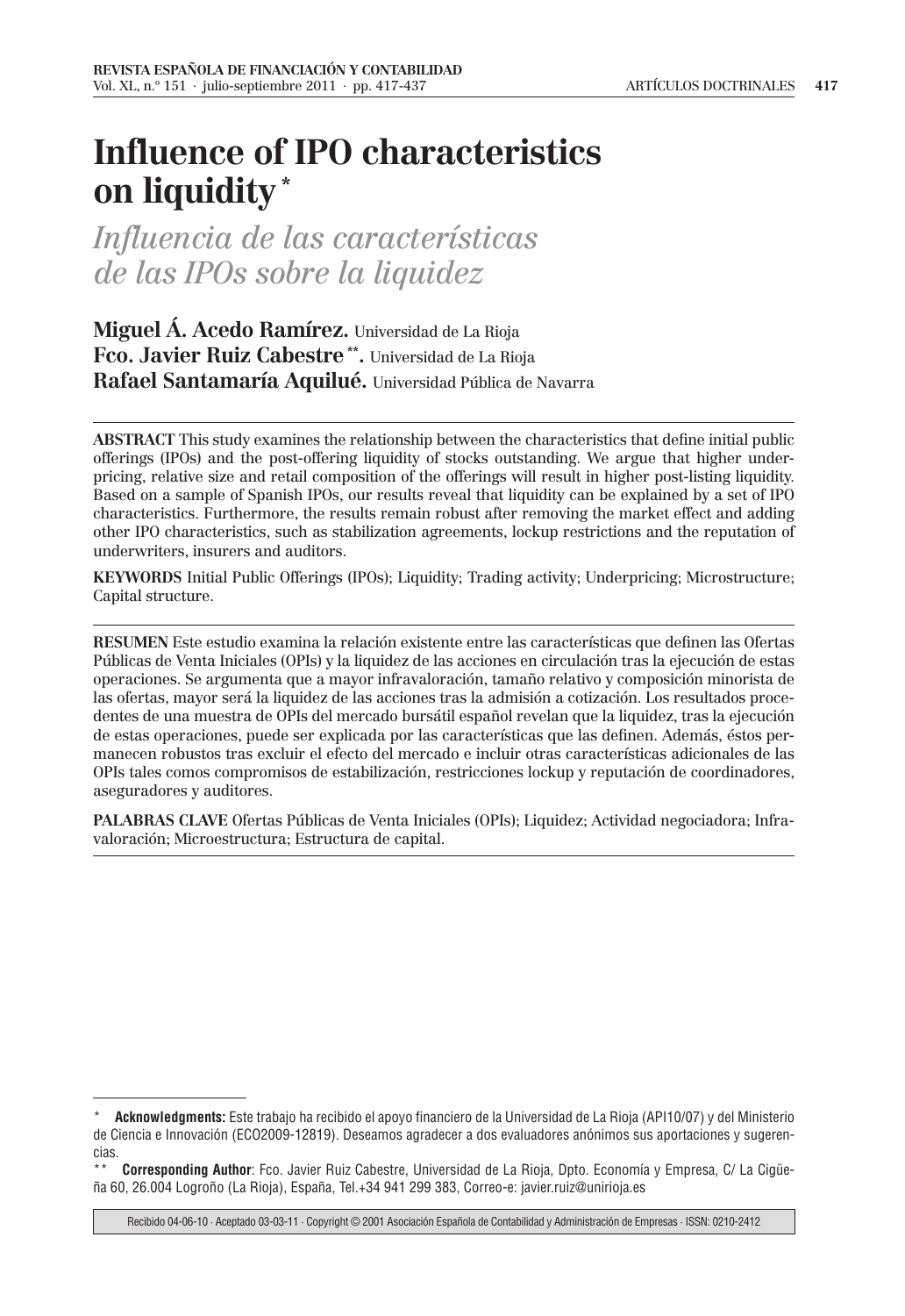## **1. INTRODUCTION**

Most of the literature examining initial public offerings (IPOs) focuses on the analysis of two anomalies: the initial underpricing of these offerings (see Ritter and Welch, 2002, for an overview of the evidence) and the low long-run returns that they deliver (Ritter, 1991; and Gompers and Lerner,  $2003$ <sup>(1)</sup>. There are nevertheless a few studies that have analysed the influence of IPO characteristics on the liquidity of shares outstanding  $(2)$ , this being one of the objectives IPOs are meant to achieve.

Liquidity, among other factors, has been analysed by Miller and Reilly (1987), Hanley (1993) and Schultz and Zaman (1994). These authors observed that the most severely underpriced IPOs showed higher after-market trading turnover than overpriced IPOs, but offered no conclusive explanation for their finding. According to Booth and Chua (1996), issuers' demand for a liquid aftermarket creates underpricing incentives. In particular, they suggest that underpricing is a positive function of ownership dispersion and secondary-market liquidity. Boehmer and Fishe (2000) and Fishe (2001) develop a theory in which the issuers' need for aftermarket liquidity provides an explanation for underpricing. According to them, the underwriter encourages flipping —investors who receive allocated shares in the offering and immediately resell them— to develop after-market liquidity. Aggarwal (2003) finds that high trading activity is not just due to flipping, but also to others factors, such as buying and selling by investors who are not necessarily original buyers of the IPO or trading activity between market makers. Recently, Ellul and Pagano (2006) have developed a model incorporating investor concern for post-listing liquidity. They argue that «the less liquid the aftermarket is expected to be, and the less predictable its liquidity, the larger will be the IPO underpricing».

Although several papers have found a significant relationship between stock market liquidity and ownership dispersion, it is not clear how the ownership structure affects liquidity and the empirical results are not conclusive <sup>(3)</sup>. It does appear obvious, however, that a less concentrated ownership structure reduces the importance of information asymmetry, which in turn reduces adverse selection costs, encourages trading activity and enhances secondary market liquidity (Bhide, 1993; Holmström and Tirole, 1993). Thus, firms that use an IPO to obtain liquidity can be expected to underprice the share offering in order to attract small-scale uninformed investors. Pham, Kalev and Steen (2003) and Li, Zheng and Melancon (2005) conclude that greater underpricing not only increases trading turnover, but also reduces bid-ask spread. Pham *et al.* (2003) claim that this relationship is due to the dispersion of the ownership structure brought about by the IPO. Recently, another study focusing on the U.S. market by Zheng and Li (2008)

**REVISTA ESPAÑOLA DE FINANCIACIÓN Y CONTABILIDAD**. Vol. XL, n.º 151 · julio-septiembre 2011

 <sup>(1)</sup> See Álvarez (2008) and Álvarez and González (2005) for underpricing and long-run performance of Spanish IPOs.

 <sup>(2)</sup> Something similar happens with the seasoned equity offerings (SEOs), although the special institutional features of IPOs (i.e. underwriters' stabilization, lockup, among others —see Ellis et al., 2000; Cao et al., 2004—), which exist in IPO market and affect secondary market liquidity but do not exist in SEOs market, advise an independent study.

 <sup>(3)</sup> Although several studies analyze the association between ownership and liquidity of seasoned equity (Kini and Mian, 1995; Heflin and Shaw, 2000; Eckbo, Masulis and Norli, 2000), the evidence is not conclusive and the relationships for seasoned equity may not apply to IPO stocks.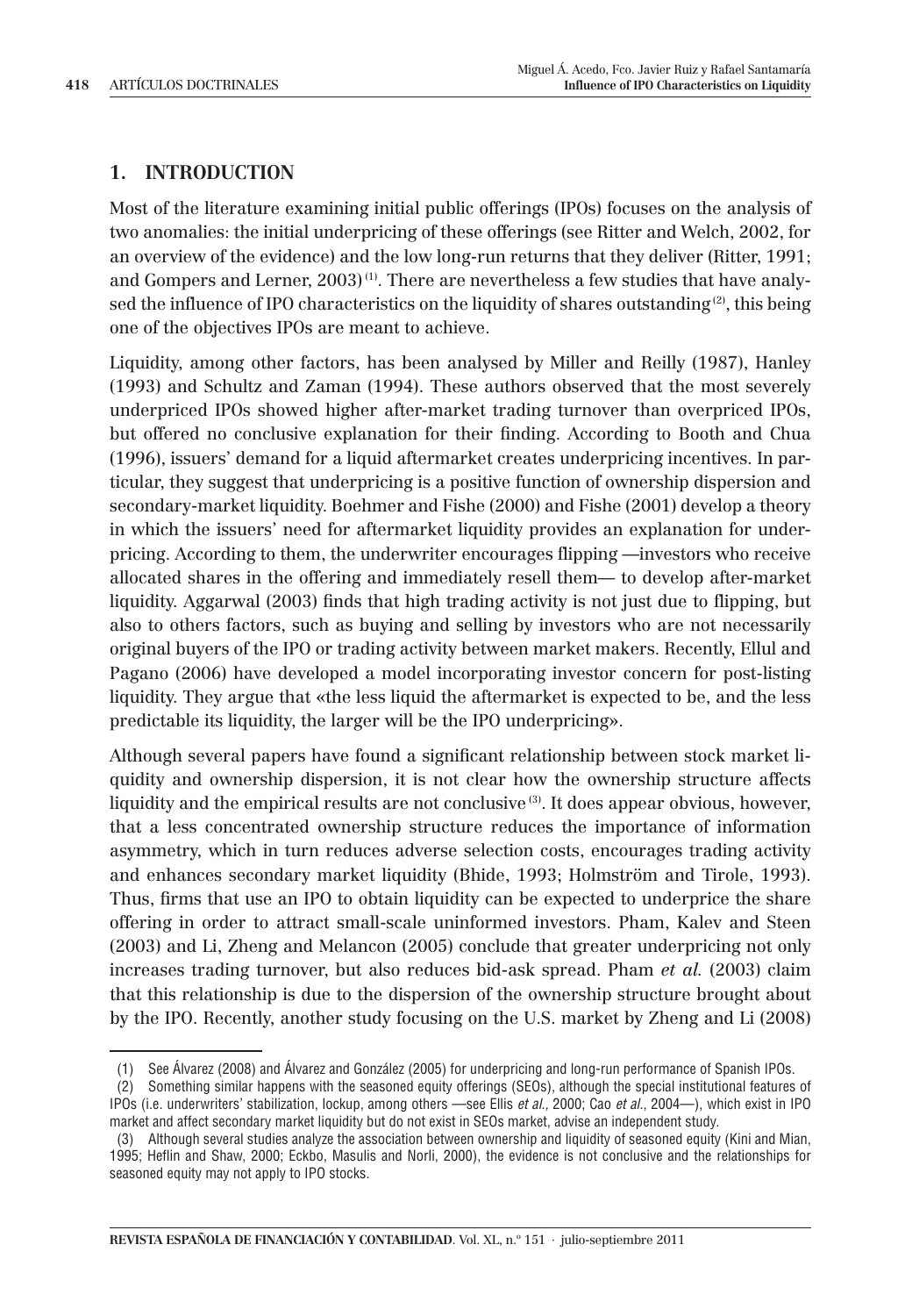has made findings consistent not only with the indirect effect between underpricing and market liquidity through ownership dispersion but also with the direct effect (4). If, on the other hand, the firm's objective is to concentrate ownership in order to gain more control and reduce agency costs between shareholders and managers (Shleifer and Vishny, 1986), the issue should be less underpriced, because large-scale investors are better informed about real firm value. Therefore, some IPO-companies may forfeit liquidity for the sake of increasing their control.

The relationship between share retention (i.e. the proportion of shares retained by the pre-IPO owners) and liquidity is also unclear. Zheng, Ogden and Jen (2005) claim that, *ceteris paribus*, as the number of shares retained by the pre-IPO owners increases (i. e. the number of floating shares is reduced), liquidity decreases, therefore pre-IPO owners should underprice more in order to try to improve liquidity. However, the signalling theory suggests that share retention may lead to an increase in firm value by suggesting that the pre-IPO owners are expecting high cash flows in the future (Leland and Pyle, 1977). According to this argument, one would expect to find a positive relationship between the number of shares retained and post-IPO liquidity. The ultimate relationship between share retention and liquidity will depend on whether the share-floating effect dominates the signalling effect or vice versa. Consistent with signalling theory, Li *et al.* (2005) found pre-IPO owners' retention to be positively related to trading turnover and negatively related to bid-ask spread. They concluded that high retention rates attract more trades, provide quality assurance, and improve IPO aftermarket liquidity.

However, share retention is not the only variable that can affect liquidity. The retail composition of the offering, which influences the ownership structure in terms of the percentage of uninformed investors, may have a similar, and probably more direct, effect on liquidity than underpricing. Obviously, the first question to be addressed in IPO design is the total size of the offering, after which it is necessary to determine the size of the retail tranche relative to the total number of shares offered. This last decision may have less impact on ownership since its influence is limited to cases where the share retention rate is low and the relative size of the retail and institutional tranches can play an important role in firm control

In this context we present our study, which investigates the determinants of after-market liquidity based on IPO characteristics<sup>(5)</sup> (underpricing, and size and retail composition of the offering) and differs from previous research in several ways. The first is that we analyse, not only the influence of underpricing and relative size of offering on liquidity but also the retail composition of the offering, as a proxy for the post-IPO ownership structure. Secondly, given that the variables analysed may be influenced by market movements during the post-listing period, together with the fact that these operations are usu-

<sup>(4)</sup> They also find that IPO underpricing is positively related to trading volume in the secondary market. This result is robust after controlling for ownership structure and firm characteristics.

<sup>(5)</sup> Note that (1) relative size of offering or simply size of offering (i.e. the ratio of shares offered to shares outstanding) is the complement to unity of the share retention variable (i.e. the ratio of shares retained to shares outstanding) and (2) retail composition of offering is a measure of the ownership structure of the offering and is therefore a proxy for the post-IPO ownership structure, and thus related to ownership dispersion, which is cited by some authors (Pham et al., 2003; Zheng et al., 2005) as a means of achieving liquidity.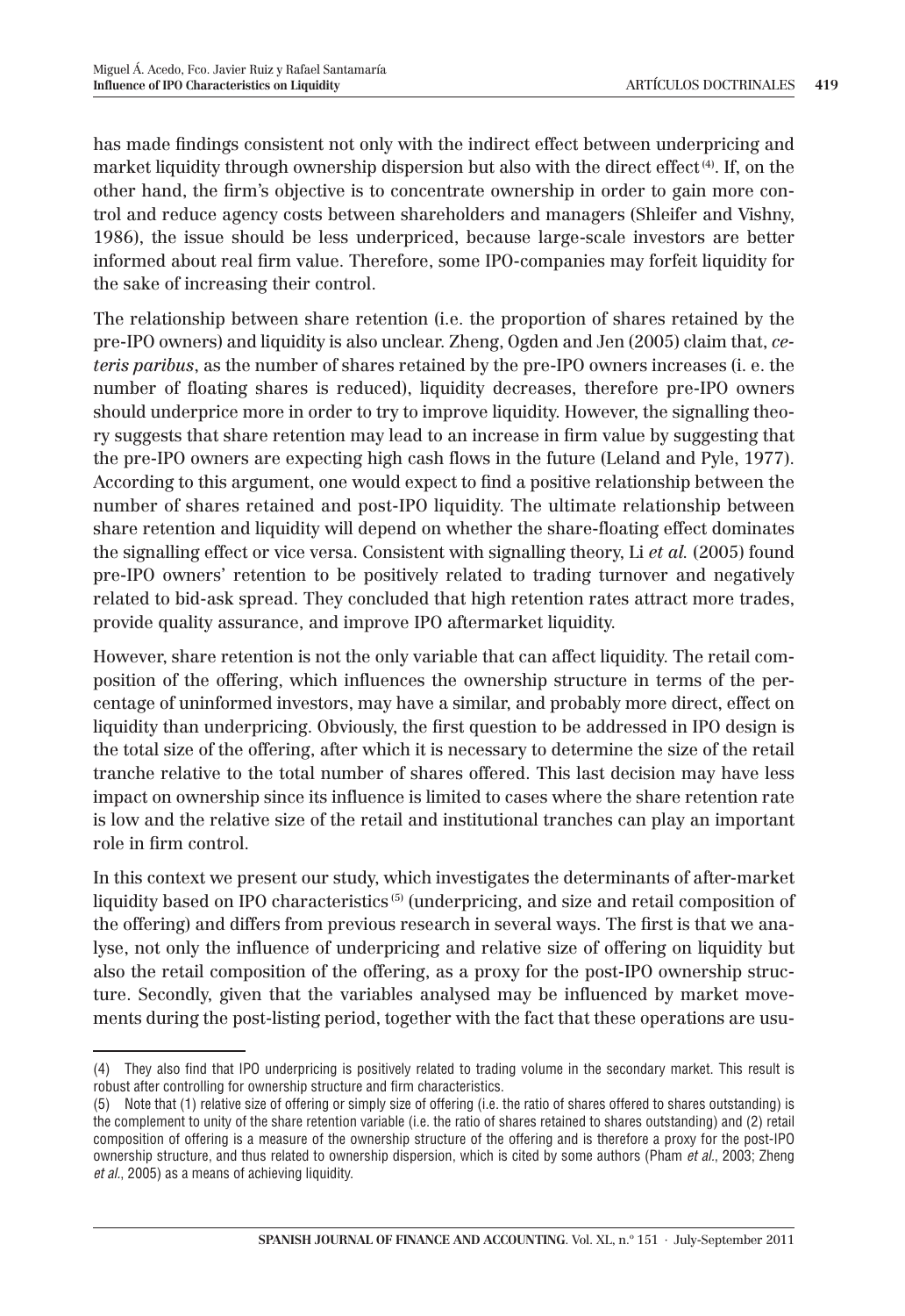ally undertaken during up-market states when trading volume is high $^{(6)}$ , we isolate these variables from the market effect in our analysis. A third difference is that we include additional IPO characteristics, such as stabilization agreements, lockup restrictions and the reputation of underwriters, insurers and auditors. The fourth is our research scenario, since we analyse the effect of IPOs in a small order-driven market, which may differ from large price-driven markets both in size and microstructure characteristics. Fifth and last, we provide satisfactory evidence of the influence of ownership structure (i.e. retail composition of offering) on post-listing liquidity of newly listed firms in the Spanish stock market, with the characteristic features of the French or German bank-oriented system, which differs considerably from the market-oriented Anglo-Saxon systems (Rajan and Zingales, 1995; Saá-Requejo, 1996). In fact, continental European countries have a more concentrated ownership structure, making it easier for majority shareholders to monitor managerial performance, and thereby reduce agency costs, whereas firms listed in the Anglo-Saxon stock markets tend to have less concentrated ownership structures, which lead to greater liquidity.

The paper is structured in five sections. Section two discusses the data base. Section three analyses the effects of IPOs on the liquidity of stocks outstanding. Section four explores the role played by the IPO variables on liquidity. Some robustness checks are reported in section five and the final section summarises the main conclusions.

## **2. DATA BASE**

The sample consists entirely of IPOs by firms listed on the Spanish continuous market from 1993 to 2004. The reason for the selection of the SIBE (Spanish Stock Market Interlinking System), or continuous market, was to avoid problems with different trading systems. Another important reason is the greater liquidity of the stocks traded, which increases arbitrage potential. The continuous market represents approximately 98.5% of all stock market trading in Spain. There are other ways for companies to go public on the Spanish stock market, but the most usual process is through an IPO $(7)$ .

Table A1 in the appendix lists the sample companies and the main data (i.e. firm offered, year, offering shareholders, authorization date, first trading day date and number of shares sold). A total of 50 IPOs were made over the study period (1993-2004). Some of them were affected by a variety of events that, due to their impact on liquidity and share trading activity during the post-listing period (i.e. from day 0 to 135), might distort the results of the analysis. For example, variations in shares outstanding (i.e. new share offerings and share listings) or secondary offerings (SOs). Any IPO featuring one of these effects was eliminated from the sample. Of the 50 IPOs originally considered for the study, 43 were found to be entirely free of any such effects.

<sup>(6)</sup> This is one of the patterns that led to the proposal of the *opportunity window* hypothesis (Ritter, 1991; Spiess and Affleck-Graves, 1995)

 <sup>(7)</sup> For example, during the period 1985-1997, approximately half of the companies that were going public resorted to the IPO as mechanism of access to quotation (Álvarez and Fernández, 2003).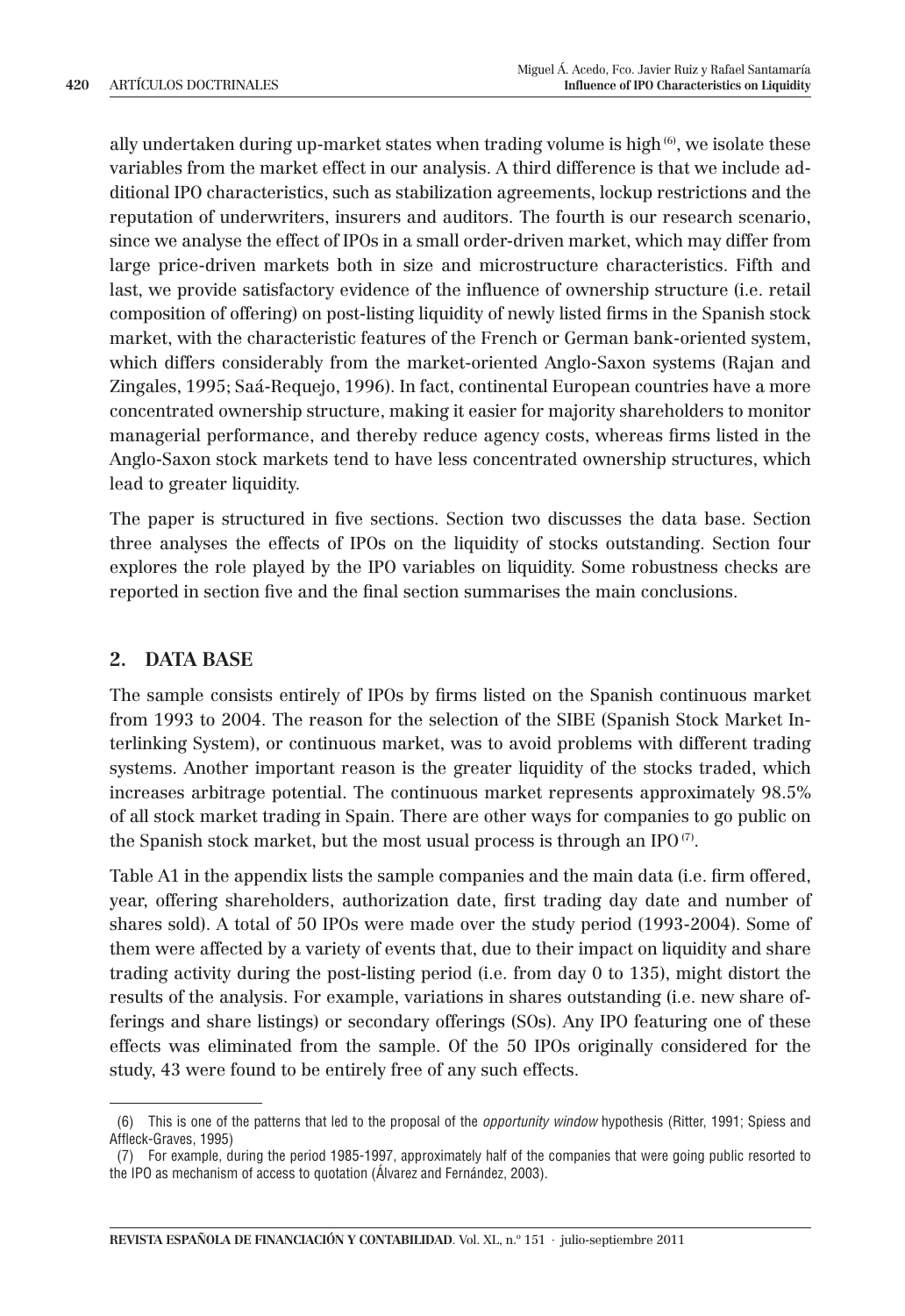All data relative to IPO characteristics and conditions were obtained from the records of the *Comisión Nacional del Mercado de Valores* (National Stock Exchange Commission) and Madrid Stock Exchange price bulletins. The remaining daily stock market data that were required (price, bid-ask spread, depth, and trading volume) were provided by the *Sociedad de Bolsas* (Stock Exchanges Company).

|              | Panel A: Distribution of IPOs by year |                |
|--------------|---------------------------------------|----------------|
| Year         | Number                                | Proportion (%) |
| 1993         |                                       | 2.326          |
| 1994         | 3                                     | 6.977          |
| 1995         | 0                                     | 0.000          |
| 1996         | 3                                     | 6.977          |
| 1997         | 7                                     | 16.279         |
| 1998         | 9                                     | 20.930         |
| 1999         | 9                                     | 20.930         |
| 2000         | 4                                     | 9.302          |
| 2001         | $\overline{2}$                        | 4.651          |
| 2002         |                                       | 2.326          |
| 2003         |                                       | 2.326          |
| 2004         | 3                                     | 6.977          |
| <b>Total</b> | 43                                    | 100.000        |

| TABLE 1                                                    |
|------------------------------------------------------------|
| SUMMARY STATISTICS FOR SAMPLE OF IPOS IN SPAIN (1993-2004) |

| <b>Panel B: Descriptive statistics of IPO characteristics</b> |            |        |          |                |                              |  |  |  |
|---------------------------------------------------------------|------------|--------|----------|----------------|------------------------------|--|--|--|
| Variable                                                      | Mean       | Median | Minimum  | <b>Maximum</b> | <b>Standard</b><br>deviation |  |  |  |
| Underpricing of offering (%)                                  | 14.412     | 5.000  | $-6.553$ | 94.979         | 23.223                       |  |  |  |
| Number of shares offered                                      | 39.231.698 | 14.400 | 640.020  | 482.430.511    | 79,818,206                   |  |  |  |
| Relative size of offering (%)                                 | 41.157     | 35.000 | 2.620    | 100.000        | 22.093                       |  |  |  |
| Retail composition of offering (%)                            | 33.405     | 30.326 | 0.000    | 100.000        | 25.119                       |  |  |  |

Notes: This table shows the results for the final sample, which is formed by 43 IPOs after excluding offerings with variations in their shares outstanding or secondary offerings for the post IPO period (i. e. from day 0 to 135). The underpricing of the offering is the difference between the market price of share i on the first trading day and the average offering price divided by the average offering price. The relative offering size is the number of shares offered relative to the number shares outstanding. In addition, the difference between unity and the relative offering size is the relative retention size. The retail composition of the offering is the ratio of shares offered in the retail tranche to total shares offered.

Table 1 shows the year by year distribution of IPOs and the descriptive statistics of the main IPO characteristics. The year by year distribution (panel A) shows a high level of IPO activity during 1997, 1998 and 1999. The fact these were, in performance terms, the best three years for the Spanish stock market over the study period (1993-2004), confirms the need to remove market performance from the analysis, as will be explained later. Panel B gives a brief overview of the main IPO variables. The first is the underpricing of the offering, which is defined as the difference between the market share price on the first trading day and the average offer price divided by the average offer price. Judging by the large number of articles on this type of operations, there is more than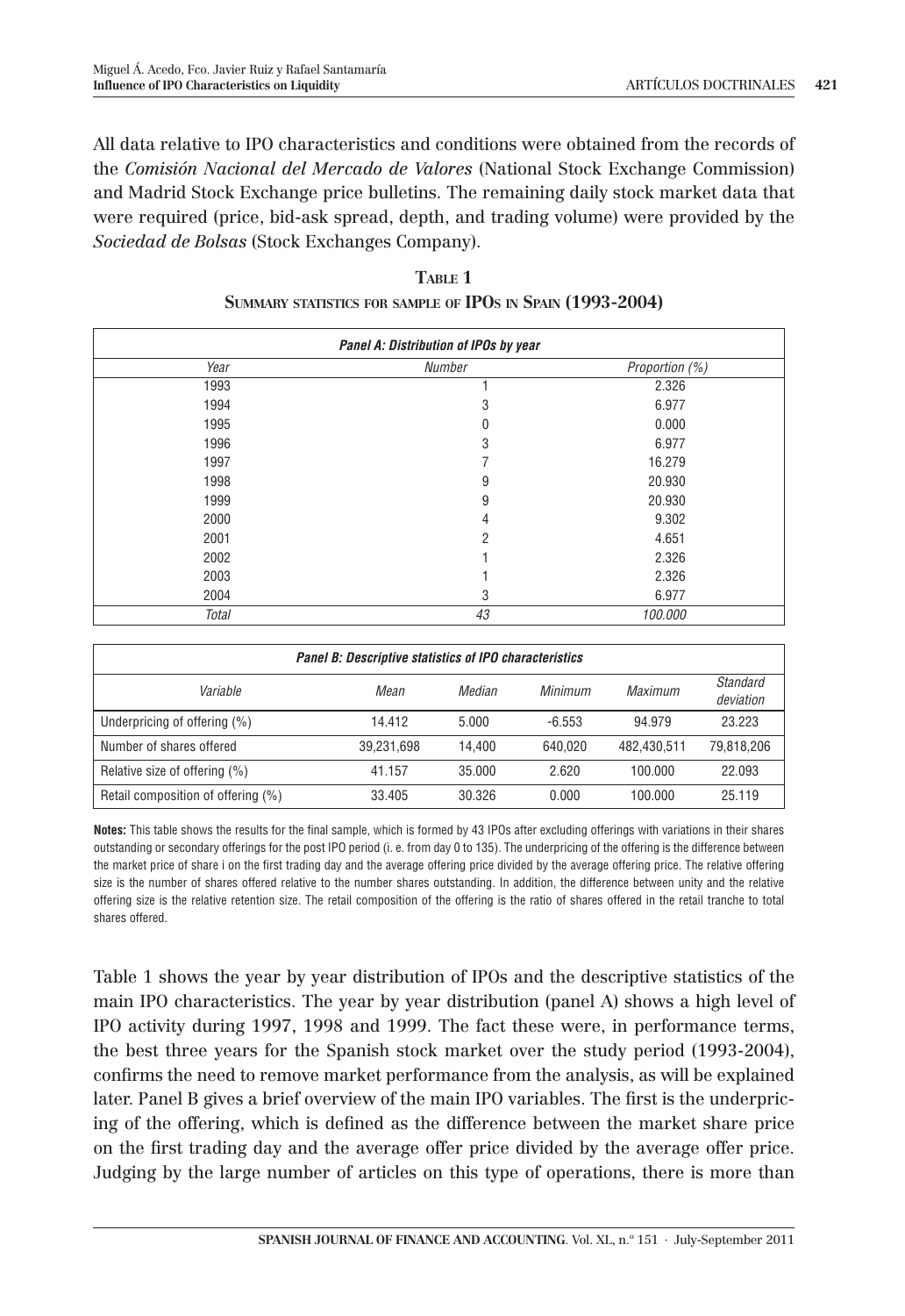sufficient justification for including this variable in the study of IPOs. This variable has an average value of 14.412% and a variation ranging between -6.553%, i.e. overpricing, (European Aeronatic) and 94.979% (TPI). The second key variable is the number of shares offered, which is best handled in relative terms, relative size being the ratio of shares offered to shares outstanding. This variable shows that the average size of IPOs is 41.157% of the shares outstanding with a variation ranging between 2.620% (European Aeronautic) and 100% (Dinamia and Parques Reunidos). Note that Zheng *et al.* (2005) and Li *et al.* (2005) label this variable «share retention», given that relative size of retention is the complement to unity of the relative size of the offering and represents the ratio of shares retained to shares outstanding. The third and last variable considered is the retail composition of the offering, which measures the ratio of shares offered in the retail tranche to the number of shares offered. The importance of this variable stems from the fact that it defines the ownership structure of offerings by fixing the proportion of shares offered to small shareholders. The average value of this variable is 33.405%, although the size of the retail tranche can be anywhere from 0% (Abengoa, Barón de Ley, Dogi, Befesa, Enaco and Mecalux) to 100% (Gines Navarro and Bodegas Riojanas).

There are some institutional differences between U.S and Spanish IPOs that could affect aftermarket liquidity: a) pricing mechanisms and b) flipping. Spanish firms predominantly use a fixed pricing system, where the prices vary within a pre-established range and there can be no changes in the number of shares offered once the prospectus is filed, whereas U.S. firms use book-building, in which the offer price and the number of shares offered can be altered until the final offer price is determined. The second difference is that U.S underwriters discourage and punish investors who sell their allocated shares immediately (flipping) in the aftermarket, while investors in Spain are allowed to sell their allocated shares freely.

## **3. LIQUIDITY OF SHARES OUTSTANDING AFTER IPOs**

The variables used to measure share liquidity are bid-ask spread, relative depth, market quality index and relative trading volume. The bid-ask spread  $(S_n)$  is the average cost of simultaneously buying and selling one stock i on trading day t. It is defined as the average quotient obtained by dividing the price spread by its average price, as shown in expression [1]. The price spread in an order-driven market, like that of Spain, is calculated from the difference between the lowest price at which investors are willing to sell share i at time t' on trading day t  $(P_{it}^{Ask})$ , and the highest price at which they are willing to buy it  $(P_{\text{itt}}^{\text{Bid}})$ .

$$
S_{it} = \sum_{t'=1}^{T} \frac{\left(\frac{P_{itt'}^{Ask} - P_{itt'}^{Bid}}{\left(P_{itt'}^{Ask} + P_{itt'}^{Bid}\right)/2}\right)}{T}
$$
(1)

where T is share i's number of price spreads during day t.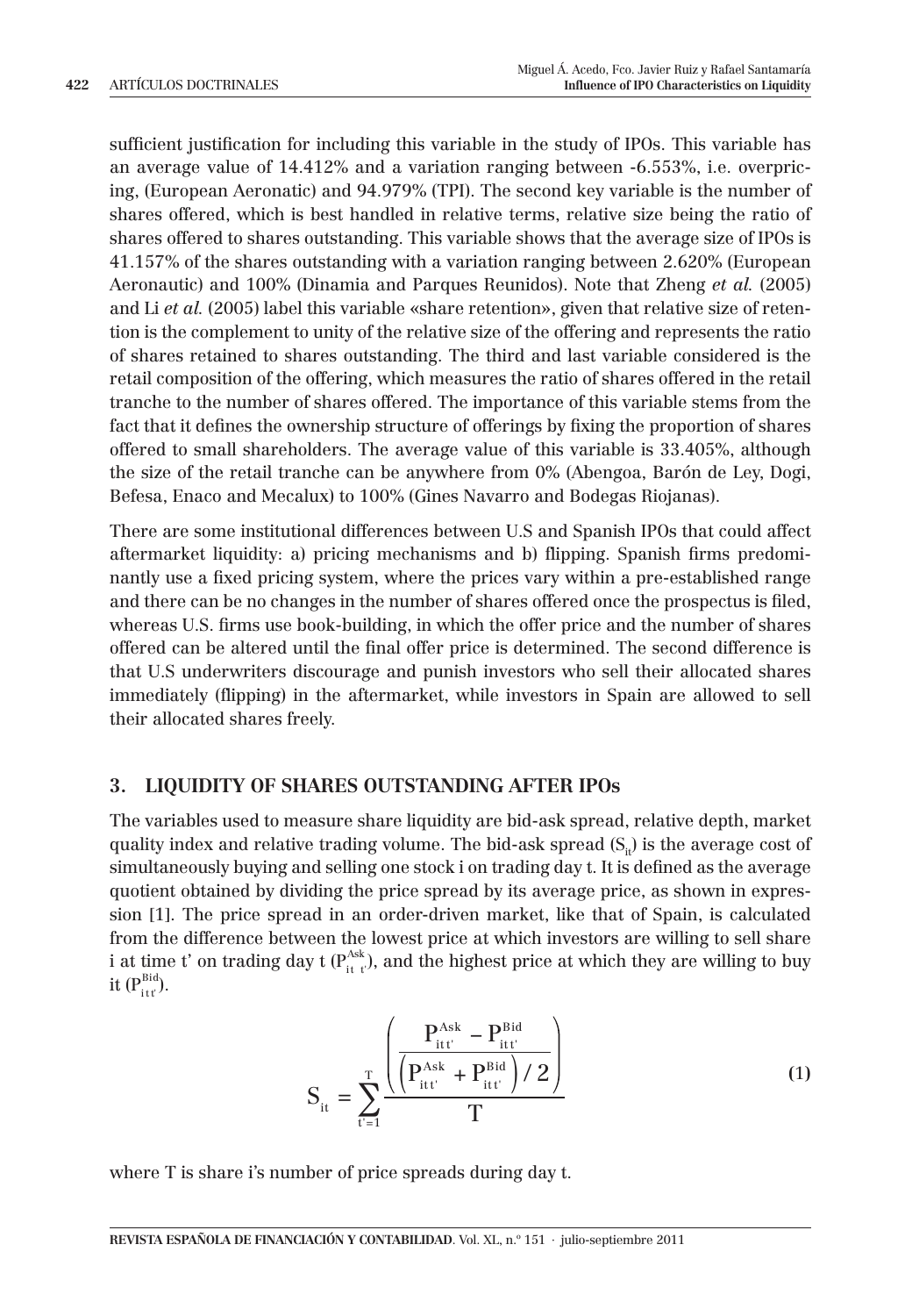The relative depth (RD<sub>is</sub>) represents the average number of shares i available at each side of the market at the best first level prices on trading day t relative to the number of shares outstanding  $(8)$ ; and the market quality index (MQI<sub>i</sub>) is the ratio between the average relative depth and the bid-ask spread. This can be written as follows:

$$
MQI_{it} = \frac{RD_{it}/2}{S_{it}} \tag{2}
$$

The relative trading volume  $(RTV<sub>i</sub>)$  or trading turnover is defined as the number of shares i that are traded on trading day t relative to the number of shares outstanding.

Having defined these variables to measure liquidity after IPOs, we then defined the postlisting period as running from trading day 0 to 135. Nevertheless, several authors  $(9)$  report excessively high trading activity during the first few days of trading as a result of informed trading activities that continue until the share price reaches what the market perceives as the fair value. Our analysis excludes the first ten days after the listing date to overcome this problem. Therefore, the post-listing period used in our study runs from trading day 11 to 135 and the liquidity measures of the sample firms are calculated as the average post-offering value (i.e. from day 11 to 135, which is approximately six months).

| Variable                    |          |          | Descriptive statistics |                |                    |
|-----------------------------|----------|----------|------------------------|----------------|--------------------|
|                             | Mean     | Median   | Minimum                | <b>Maximum</b> | Standard deviation |
| Bid-ask spread (%)          | 0.754455 | 0.723071 | 0.138589               | 2.211863       | 0.462235           |
| Relative depth (%)          | 0.010537 | 0.005008 | 0.000127               | 0.074222       | 0.013923           |
| Market quality index (%)    | 0.821859 | 0.507360 | 0.010028               | 4.223453       | 0.879612           |
| Relative trading volume (%) | 0.255426 | 0.227884 | 0.010934               | 0.571217       | 0.123119           |

**TABLE 2 POST-IPO LIQUIDITY**

Notes: The liquidity measures for each firm in the sample are calculated as the average post-IPO value (i. e. from day 11 to 135, that is, approximately six months).

Table 2 shows the post-offering values of these variables. The data reveal that the bidask spread has an average value of 0.754% and a variation ranging from 0.139% to 2.212%; relative depth has an average value of 0.011% and a variation of 0.014% and, finally, the combined variable representing both, that is, the market quality index, has an average value of 0.822% and a variation ranging between 0.010% and 4.223%. The relative trading volume has an average value of 0.255% with a variation ranging from 0.011% to 0.571%.

<sup>(8)</sup> Note that in the study sample the number of shares outstanding may differ considerably across firms that are the object of an initial public offering. To keep the data comparable, therefore, we take relative values, dividing by the number of stocks outstanding. The trading volume is treated in the same way.

 <sup>(9)</sup> See, among others, Miller and Reilly (1987); Aggarwal and Rivoli (1990); Krigman, Shaw and Womack (1999); Pham et al. (2003); Corwin, Harris and Lipson (2004); Zheng et al. (2005); Zheng and Li (2008).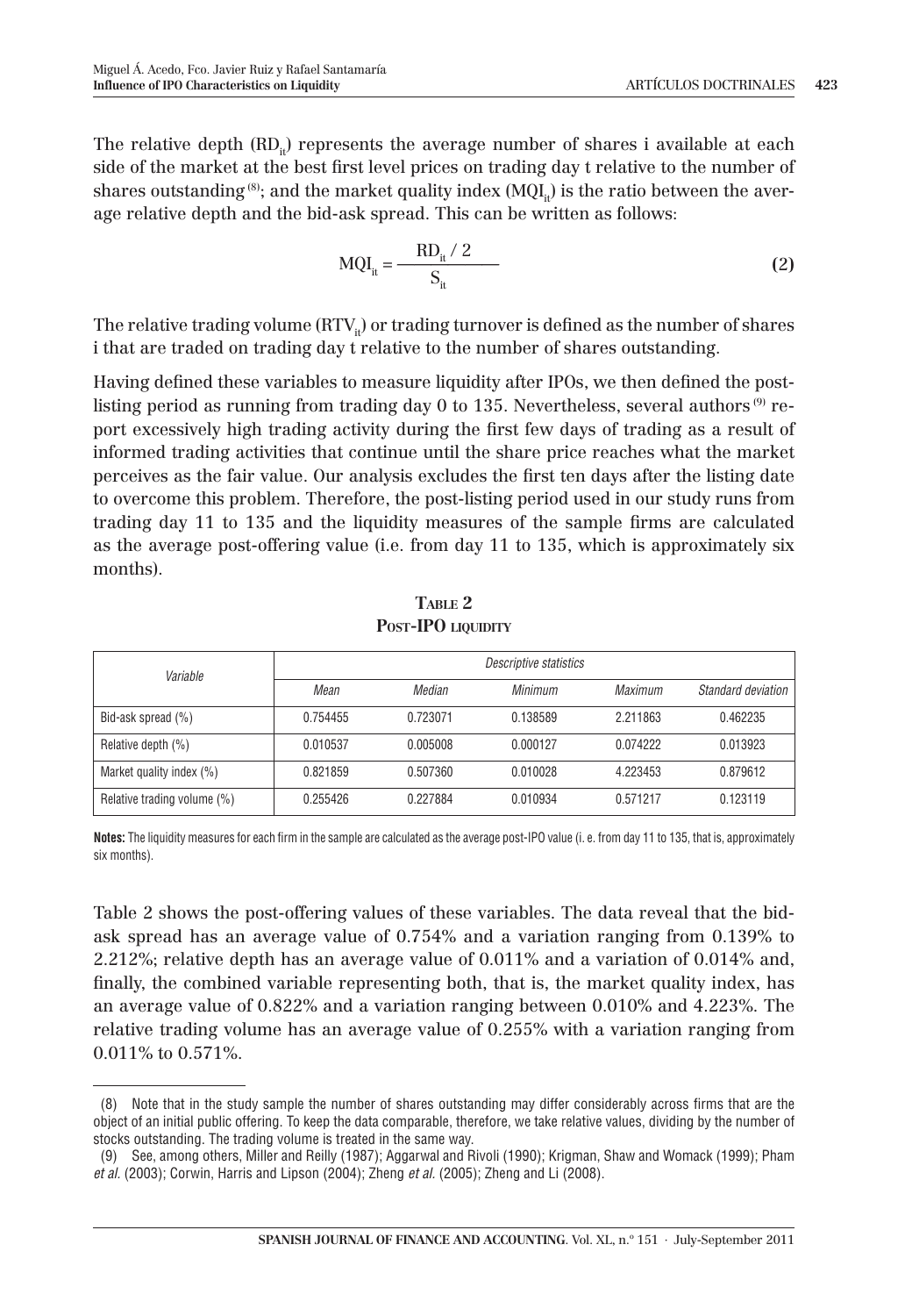Graphs 1 and 2 portray variations in the main variables driving these results, that is the market quality index and the relative trading volume, which, illustrate the rationale for excluding the first ten days after the listing date from the analysis, as mentioned earlier.



**GRAPHS 1 POST-IPO MARKET QUALITY INDEX**

**GRAPHS 2 POST-IPO RELATIVE TRADING VOLUME**

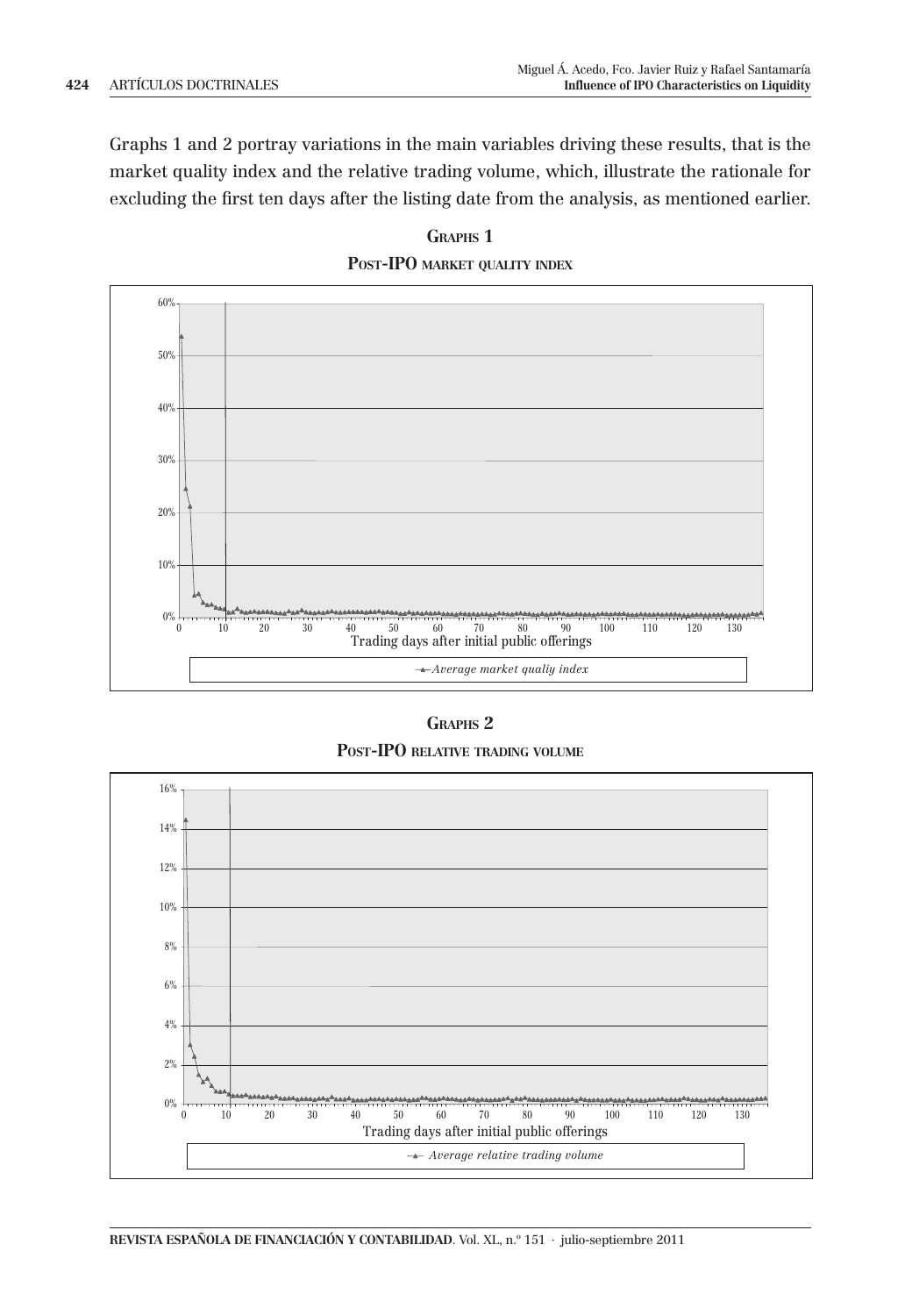## **4. IPO CHARACTERISTICS AND INFLUENCE ON LIQUIDITY**

While most of the research on IPOs has focused on explaining the underpricing phenomenon, few studies have investigated the determinants of after-market liquidity (see Pham *et al.*, 2003; Corwin *et al.*, 2004; Li *et al.*, 2005; Zheng *et al.*, 2005; Ellul and Pagano, 2006; and Zheng and Li, 2008). For this reason we focus our attention on liquidity for the post-listing period. In addition, because the listing firms have no prior trading history and limited public information, the liquidity may be affected by the offer design, that is, by the IPO characteristics (underpricing, relative size and retail composition of offering) and the market conditions, including stabilization agreements, lockup restrictions and underwriter, insurer and auditor reputation. Therefore, we will analyse the ability of these factors to explain the post-listing liquidity of shares.

To examine the relationship between IPO characteristics and post-offering liquidity of shares outstanding, the following cross-sectional regression was run for the variables that measure liquidity, including control variables:

$$
\overline{X}_i = \delta_0 + \delta_1 \cdot U_i + \delta_2 \cdot RS_i + \delta_3 \cdot RC_i + \delta_4 \cdot Log MV_i + \delta_5 \cdot Log P_i + \delta_6 \cdot \sigma_i + \epsilon_i
$$
 (3)

where  $\mathrm{X_{i}}$  is the average post-IPO (day 11 to 135) value of the variable X for firm i;  $\mathrm{U_{i}}$  is the underpricing of offering i, defined as the difference between the market price of share i on the first trading day and the average offer price divided by the average offer price;  $\mathrm{RS}_\mathrm{i}$  is the relative size of offering i, defined as the ratio of the number of shares i offered to the number of shares i outstanding, and  $\mathtt{RC}_{\text{i}}$  is the retail composition of offering i, defined as the ratio of the number of shares i offered in the retail tranche to the number shares i offered. The regression also includes some control variables that the empirical evidence has shown to have direct effects on liquidity (see e. g., Zheng and Li, 2008). The independent variables included for every offering  $i$  are Log MV $_{i}$ , which is the log of the market value of equity on the first trading day to control for firm size, Log  $P_i$ , which is the  $\log$  of the average offering price to control for the share price, and  $\sigma_i$ , which is the standard deviation of daily returns based on closing prices during our post-listing period (day 11 to 135) to control for the risk of shares. Although the expected signs of these control variables are not clear, previous evidence suggests that the relationship will be positive for firm size and negative for the share price and the risk of shares.

The results of these regressions are summarized in Table 3. Given the significant positive correlation between the underpricing and the risk of the offering, and the negative correlation between the size of the offering and firm size, as shown in Table A2 of the Appendix, Table 3 incorporates the auxiliary regression residuals of the risk over the underpricing and the firm size over the relative size of offering, respectively  $(10)$ .

<sup>(10)</sup> The maximum value of VIF for the four regressions is less than two, suggesting no substantial collinearity. However, collinearity with low VIF values is possible as are collinearities affecting only some of the independent variables and not fully captured by VIF. In such cases, the Condition Index may be more appropriate. In the case that concerns us, the CI for the four regressions is higher than 30, indicating some level of collinearity (the minimum is 53.4 and the maximum is 57.12). Although the use of the residuals of auxiliary regressions is worth considering, it may hinder interpretation of the series. This is not a problem in our case because only the control variables are modified.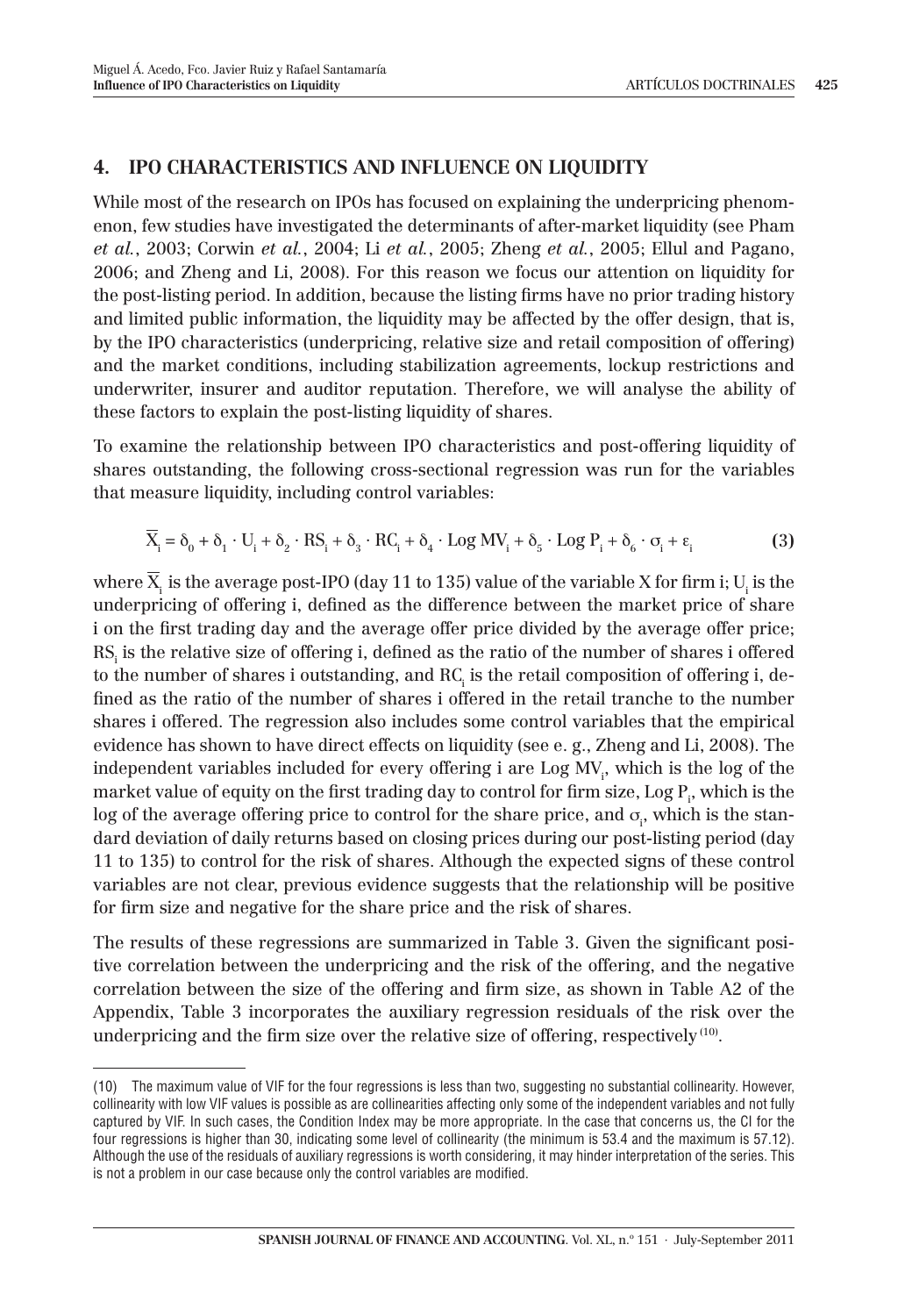The data reveal that underpricing of the offering  $(U)$  has a significant negative relationship with the bid-ask spread and a significant positive relationship with the market quality index and the relative trading volume. A similar negative relationship between initial underpricing and the bid-ask spread was also reported by Pham *et al.* (2003) and Li *et al.* (2005). Studies such as Kligman, Shaw and Womack (1999); Pham *et al.* (2003); Reese (2003); Li *et al.* (2005); Zheng *et al.* (2005); Zheng and Li, (2008) also conclude a positive relationship between underpricing and trading turnover.

| OFFERINGS, INCLUDING AND EXCLUDING THE MARKET EFFECT |                                          |                                      |                        |                             |                |                           |                        |                            |  |
|------------------------------------------------------|------------------------------------------|--------------------------------------|------------------------|-----------------------------|----------------|---------------------------|------------------------|----------------------------|--|
| Independent                                          | Regressions results: Dependent variables |                                      |                        |                             |                |                           |                        |                            |  |
| variables                                            |                                          | Bid-ask spread                       |                        | Relative depth              |                | Market quality index      |                        | Relative trading volume    |  |
| Constant                                             | 0.010771                                 | 0.011009                             | $-0.000056$            | $-0.000022$                 | $-0.002941$    | $-0.001277$               | 0.001318               | 0.000594                   |  |
|                                                      | $(3.456)^{}$                             | $(6.440)^{}$                         | $(-1.345)$             | $(-0.804)$                  | $(-0.937)$     | $(-0.606)$                | $(1.788)$ <sup>*</sup> | (1.012)                    |  |
| U,                                                   | $-0.004675$                              | $-0.004453$                          | 0.000009               | 0.000030                    | 0.005915       | 0.004812                  | 0.001859               | 0.001849                   |  |
|                                                      | $(-2.236)^{4}$                           | $(-3.422)^{}$                        | (0.207)                | (1.041)                     | $(1.735)^{4}$  | $(2.294)^{4}$             | $(3.069)^{}$           | $(4.015)$ <sup>***</sup>   |  |
| RS.                                                  | 0.002057                                 | 0.001999                             | 0.000236               | 0.000182                    | 0.013054       | 0.010379                  | 0.002893               | 0.002856                   |  |
|                                                      | (0.867)                                  | (1.430)                              | $(2.850)^{}$           | $(3.089)^{}$                | $(2.593)^{4}$  | $(2.795)^{}$              | $(5.906)^{}$           | $(5.457)^{}$               |  |
| RG <sub>i</sub>                                      | $-0.004642$                              | $-0.003323$                          | 0.000188               | 0.000098                    | 0.014771       | 0.009600                  | $-0.000091$            | 0.000231                   |  |
|                                                      | $(-1.701)^{4}$                           | $(-1.788)$ <sup>*</sup>              | $(1.994)$ <sup>*</sup> | $(2.203)^{11}$              | $(3.209)^{11}$ | $(2.937)^{}$              | $(-0.150)$             | (0.561)                    |  |
| $X_{M}$                                              |                                          | 0.397240<br>$(4.924)$ <sup>***</sup> |                        | 0.511426<br>$(25.390)^{11}$ |                | 0.717489<br>$(15.708)^{}$ |                        | 0.746458<br>$(4.209)^{11}$ |  |
| Log MV,                                              | $-0.002201$                              | $-0.001864$                          | $-0.000046$            | $-0.000055$                 | $-0.002536$    | $-0.002767$               | $-0.000030$            | $-0.000144$                |  |
|                                                      | $(-5.574)^{}$                            | $(-5.426)^{}$                        | $(-4.377)^{}$          | $(-7.899)^{}$               | $(-3.031)^{}$  | $(-5.501)^{}$             | $(-0.221)$             | $(-1.345)$                 |  |
| $Log P_i$                                            | $-0.000717$                              | $-0.000984$                          | 0.000017               | 0.000029                    | $-0.0020038$   | 0.000323                  | $-0.000075$            | 0.000171                   |  |
|                                                      | $(-0.991)$                               | $(-2.188)^{11}$                      | (0.665)                | (1.275)                     | $(-0.017)$     | (0.266)                   | $(-0.365)$             | (1.072)                    |  |
| $\sigma_i$                                           | 0.276730                                 | 0.235918                             | 0.002770               | 0.001069                    | $-0.171373$    | $-0.189822$               | $-0.005894$            | $-0.015083$                |  |
|                                                      | $(3.186)^{}$                             | $(3.931)$ <sup>***</sup>             | (1.066)                | (0.662)                     | $(-0.861)$     | $(1.904)^*$               | $(-0.236)$             | $(-0.676)$                 |  |
| Adj. $R^2$                                           | 54.570                                   | 74.934                               | 29.242                 | 83.690                      | 35.122         | 76.207                    | 30.344                 | 55.634                     |  |

**TABLE 3 POST-IPO LIQUIDITY IN RELATION TO RELATIVE SIZE, RETAIL COMPOSITION AND UNDERPRICING OF THE**

**Notes:** The following cross-sectional regression was run for each liquidity variable in the sample:

$$
\overline{X}_i = \delta_0 + \delta_1 \cdot U_i + \delta_2 \cdot RS_i + \delta_3 \cdot RC_i + \delta_4 \cdot Log MV_i + \delta_5 \cdot Log P_i + \delta_6 \cdot \sigma_i + \epsilon_i
$$
\n(3)

$$
\overline{X}_i = \delta_0 + \delta_1 \cdot U_i + \delta_2 \cdot RS_i + \delta_3 \cdot RC_i + \delta_4 \cdot \overline{X}_M + \delta_5 \cdot Log\,MV_i + \delta_6 \cdot Log\,P_i + \delta_7 \cdot \sigma_i + \epsilon_i
$$
\n(4)

where  $\mathrm{X}_{\mathrm{i}}$  is the average post-IPO value of the variable X for firm i (i.e. from day 11 to 135, that is, approximately 6 months), U<sub>i</sub> is the underpricing of offering i, defined as the difference between the market price of share i on the first trading day and the average offering price divided by the average offering price; RS<sub>i</sub> is the relative size of offering i, defined as the ratio of the number of shares i offered to the number of shares i outstanding; RC $_{\rm i}$  is the retail composition of offering i, defined as the ratio of the number of shares i offered in the retail tranche to the total number of shares i offered, and  $X_M$  is the average post-IPO value of the variable X for the remaining firms in the market. The control variables included for every offering i are Log MV<sub>i</sub>, which is log of market value of equity on the first trading day, Log P<sub>i</sub>, which is the log of average offering price, and  $\sigma_{\rm p}$  which is the standard deviation of daily returns based on closing prices during the post-listing period used in our study (i.e. from day 11 to 135). White (1980) standard errors are used and t-statistics are reported in parentheses.

\*\*\* Significance at the 1% level; \*\* Significance at the 5% level; \* Significance at the 10% level.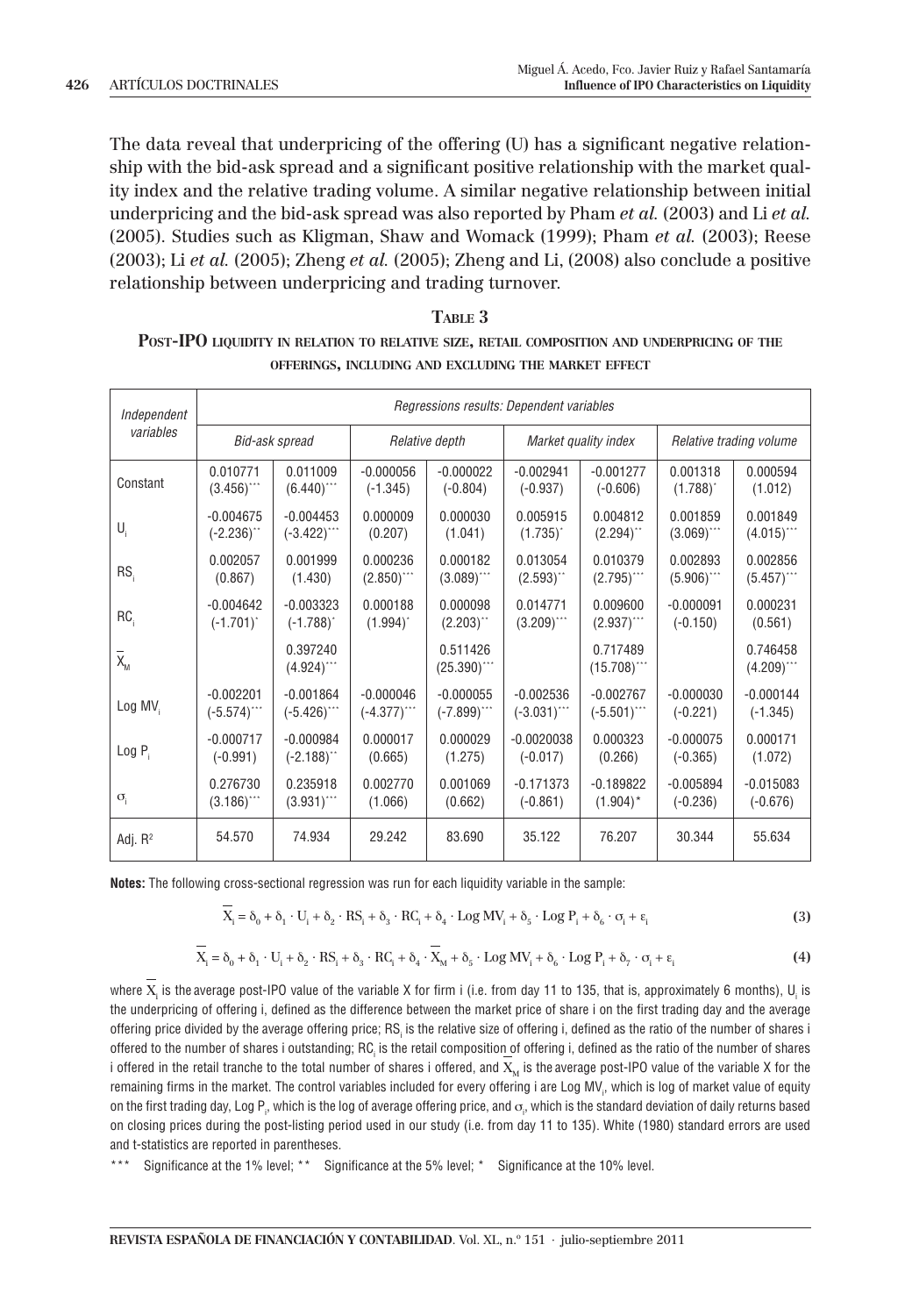Furthermore, relative size of offering (RS) has a significant positive relationship with relative depth, the market quality index and relative trading volume. Recall that relative size of offering and share retention are inversely correlated and therefore our results suggest that a decrease in the number of shares retained by the pre-IPO owners increases liquidity and enhances trading activity, supporting the dominance of the share-floating effect over the signalling effect. Pham *et al.* (2003) and Zheng *et al.* (2005) also conclude an inverse relationship between shares retained and trading turnover. Li *et al.* (2005), however, find that the pre-IPO owners' retention rate is positively related to trading turnover ratio and negatively related to bid-ask spread. This may be due to the already high concentration of ownership of the firms listed in the Spanish stock market, compared to firms in the Anglo-Saxon markets, shifting their priorities towards increasing liquidity.

Finally, retail composition of offering (RC), which is a reflection of the ownership structure of the offering, since it determines the proportion of shares offered to small shareholders, shows a significant negative relationship with bid-ask spread and a significant positive relationship with relative depth and the market quality index, that is, a higher percentage of shares offered in the retail tranche leads to greater liquidity. These findings are consistent with past proposals by Demsetz (1968), Bhide (1993) and Holmström and Tirole (1993). Pham *et al.* (2003) find that a less concentrated ownership structure increases the level of post-listing trading activity. This again suggests that Spanish firms resorting to IPOs are motivated more by liquidity needs than by the desire to tighten control over managerial behavior and reduce agency costs due to high concentration of ownership.

We therefore provide satisfactory evidence of the influence of underpricing, stock allocation (relative size of offering) and ownership structure (retail composition of offering) on the post-listing liquidity of newly listed firms. Nevertheless, given that the evolution of these variables for each firm during the post-listing period may be linked to market movements and, as stated in the database section, the fact that these operations were concentrated into the three best-performing years of the Spanish stock market (1997, 1998 and 1999) during our sample period, we isolate the market effect on these variables in our analysis by using the market variable in the previous cross-sectional regression:

$$
\overline{X}_i = \delta_0 + \delta_1 \cdot U_i + \delta_2 \cdot RS_i + \delta_3 \cdot RC_i + \delta_4 \cdot \overline{X}_M + \delta_5 \cdot Log MV_i + \delta_5 \cdot Log P_i + \delta_5 \cdot \sigma_i + \epsilon_i
$$
 (4)

where  $\overline{X}_{M}$  is the average post-IPO value of the variable X for the remaining firms in the market and the remaining variables as defined and used in the regression of equation [3].

The results of this analysis are also presented in Table 3. The timing of the IPO (they are usually conducted during up-markets periods when liquidity and trading volume are high) highlights the importance of isolating overall market performance to avoid associating these operations with effects that are not directly due to them, but to the performance of the market itself. The data reveal that, after excluding the market effect, the IPO characteristics still have some explanatory capacity for the degree of liquidity in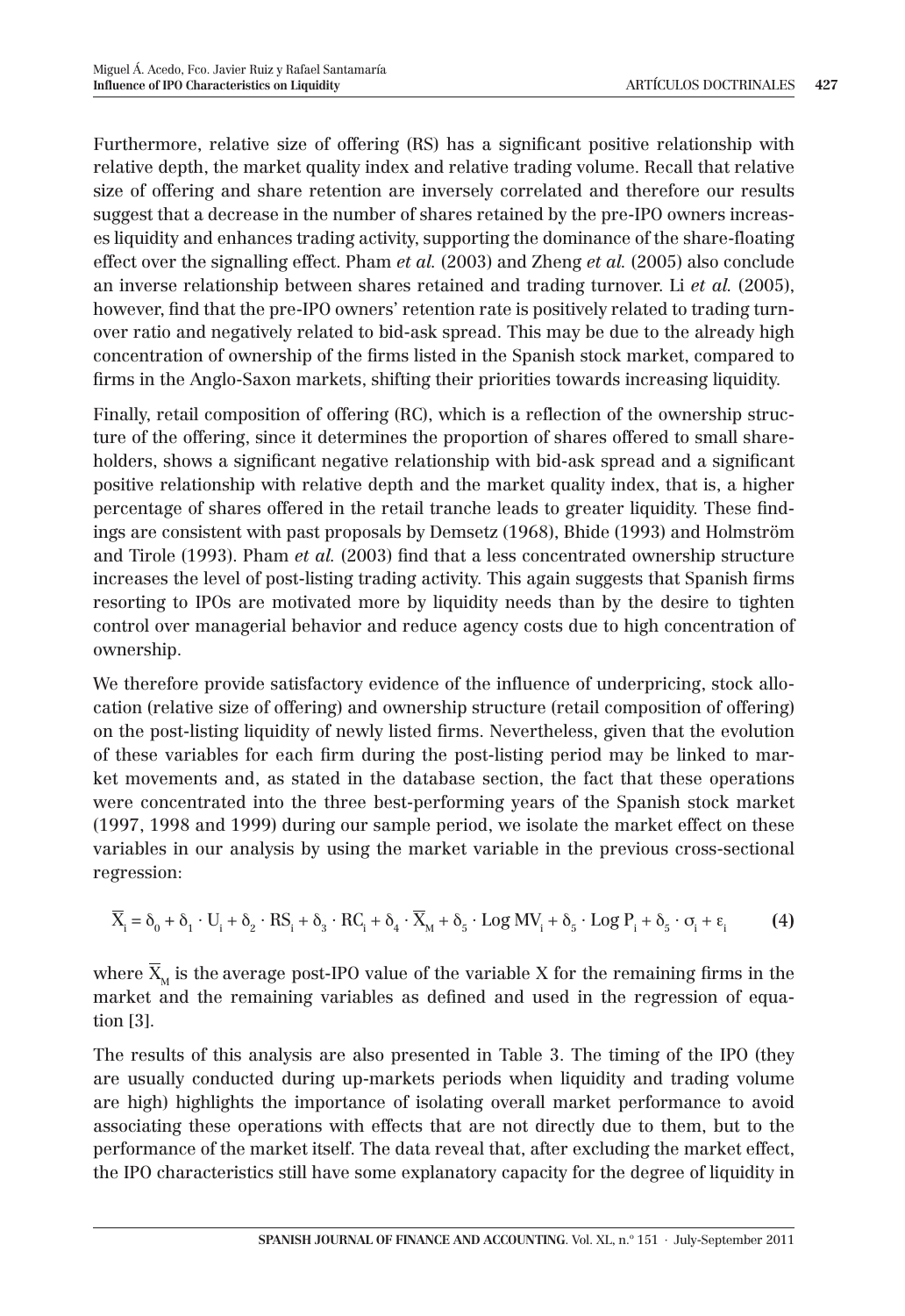post-listing shares. In overall terms, the variables that were significant before inclusion of the market effect remained significant and the explanatory power of the regression, measured by the adjusted R-squared, increased significantly.

The underpricing of the offering  $(U)$  shows a significant negative relationship with bid-ask spread and a significant positive relationship with the market quality index and relative trading volume, suggesting that the more underpriced the IPO, the higher the liquidity and confirming arguments put forward by Pham *et al.* (2003), who claim that underpricing is the cost of the liquidity, since it is the compensation offered by the firm to attract small-scale investors that will help to generate liquidity.

We observe, furthermore, that the relative size of the offering (RS) has a significant positive relationship with relative depth, the market quality index and relative trading volume, supporting the fact that the higher the percentage of shares offered, and thereby the lower the share retention, the higher the liquidity generated by IPOs (Pham *et al.*, 2003; Zheng *et al.*, 2005).

Finally, the retail composition of the offering (RC) presents a significant negative relationship with the bid-ask spread and a significant positive relationship with relative depth and market quality index, showing that a higher percentage of individual shareholders increases liquidity (Pham *et al.*, 2003).

## **5. ROBUSTNESS CHECKS**

Other IPO characteristics that may also have effects on liquidity include stabilization agreements with underwriters, lockup restrictions and the reputation of underwriters, insurers and auditors. Stabilization agreements can artifi cially enhance liquidity in postlisting shares (Ellul and Pagano, 2006). Underwriter stabilization normally lasts for one month in our stock market. To capture this aftermarket event, we add a stabilization dummy to the regression of equation [4], as shown in the following expression:

$$
\overline{X}_{i} = \delta_{0} + \delta_{1} \cdot U_{i} + \delta_{2} \cdot RS_{i} + \delta_{3} \cdot RC_{i} + \delta_{4} \cdot SD_{i} + \delta_{5} \cdot \overline{X}_{M} + \delta_{6} \cdot Log MV_{i} + \delta_{7} \cdot Log P_{i} + \delta_{8} \cdot \sigma_{i} + \varepsilon_{i}
$$
\n(5)

where  $SD<sub>i</sub>$  is the stabilization dummy  $<sup>(11)</sup>$ , which takes a value of 1 if the offering i has a</sup> stabilization agreement mentioned in the IPO prospectus and 0 otherwise, and the rest of variables are as defined in the regression of equation [4].

The results of these regressions for the variables that measure liquidity are summarized in Table 4. The data reveal that stabilization agreements do not affect post-offering liquidity, at least in average terms, for the post-listing period used (i.e. from day 11 to 135, which is approximately 6 months). Note that the first two weeks have been removed from the computation, so the potential effect of these agreements would occur in only two

<sup>(11)</sup> Note that no problems of collinearity emerged between the stabilization dummy, the lockup and reputation dummies added later, and the other independent variables.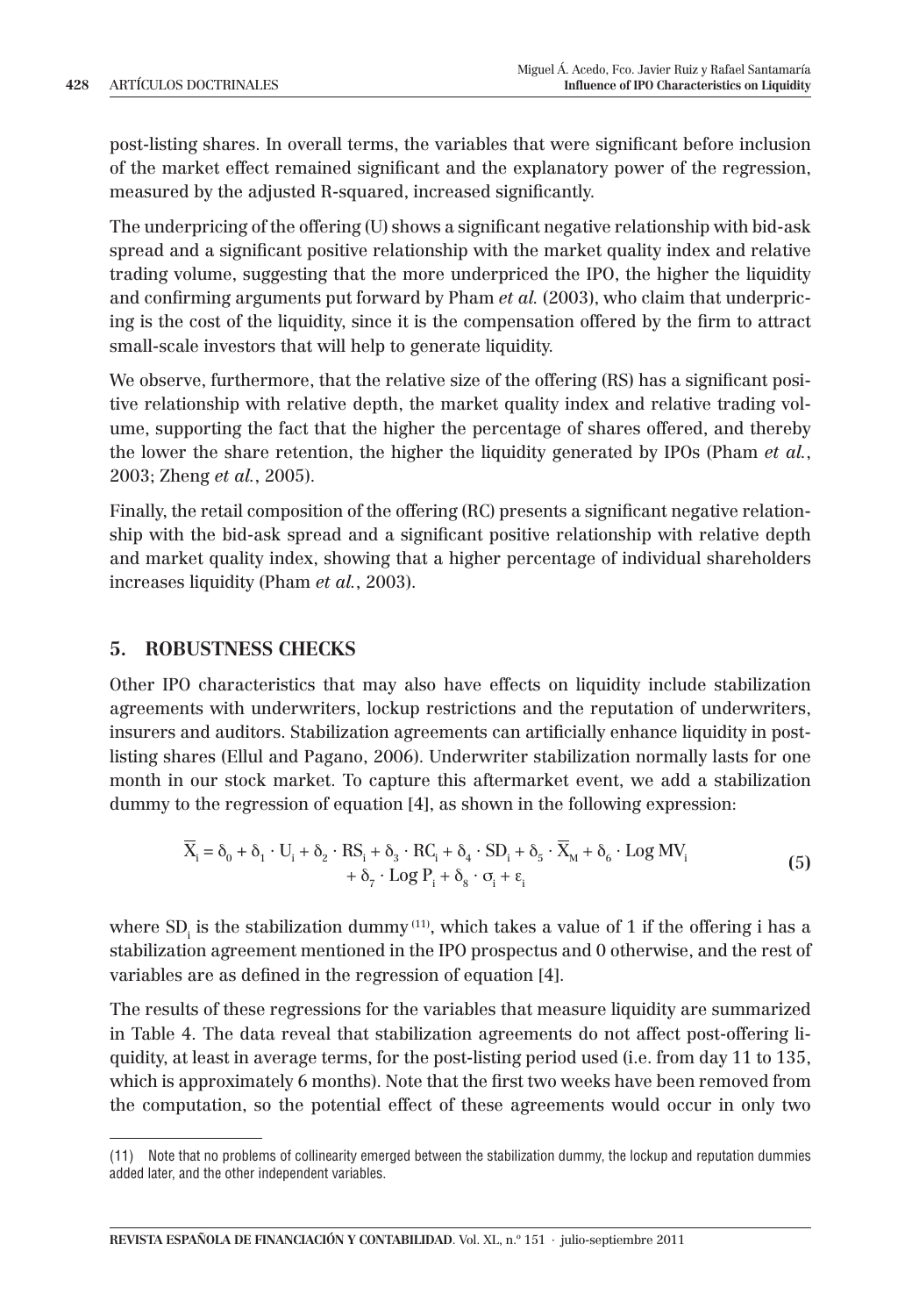weeks over a period of 6 months. However, the finding relevant to this study is that the stabilization agreement is not the cause of the above-observed results. In fact, the IPO characteristics explaining liquidity in post-listing shares remain the same.

#### **TABLE 4**

#### **POST-IPO LIQUIDITY IN RELATION TO RELATIVE SIZE, RETAIL COMPOSITION AND UNDERPRICING OF THE OFFERINGS, INCLUDING STABILIZATION AND LOCKUP**

| Independent     |                                                          |                           |                           | Regressions results: Dependent variables |                           |                           |                           |                           |
|-----------------|----------------------------------------------------------|---------------------------|---------------------------|------------------------------------------|---------------------------|---------------------------|---------------------------|---------------------------|
| variables       | Bid-ask spread<br>Relative depth<br>Market quality index |                           |                           | Relative trading volume                  |                           |                           |                           |                           |
| Constant        | 0.010995                                                 | 0.009984                  | 0.000000                  | $-0.000019$                              | 0.000709                  | $-0.000278$               | 0.001098                  | 0.001020                  |
|                 | $(5.647)$ <sup>***</sup>                                 | $(4.436)^{}$              | (0.007)                   | $(-0.672)$                               | (0.250)                   | $(-0.135)$                | (1.524)                   | (1.519)                   |
| U,              | $-0.004452$                                              | $-0.004076$               | 0.000026                  | 0.000028                                 | 0.004531                  | 0.004150                  | 0.001794                  | 0.001680                  |
|                 | $(-3.421)^{}$                                            | $(-3.065)$ <sup>***</sup> | (0.872)                   | (0.890)                                  | $(1.696)$ <sup>*</sup>    | $(1.749)$ <sup>*</sup>    | $(3.143)^{}$              | $(2.910)^{}$              |
| RS,             | 0.002002                                                 | 0.002292                  | 0.000175                  | 0.000180                                 | 0.009774                  | 0.009877                  | 0.002756                  | 0.002724                  |
|                 | (1.480)                                                  | (1.527)                   | $(3.124)$ <sup>***</sup>  | $(3.104)^{}$                             | $(2.918)^{11}$            | $(2.927)^{}$              | $(4.915)^{}$              | $(4.750)^{}$              |
| RG <sub>i</sub> | $-0.003321$                                              | $-0.003184$               | 0.000096                  | 0.000097                                 | 0.009454                  | 0.009388                  | 0.000177                  | 0.000173                  |
|                 | $(-1.788)$ <sup>*</sup>                                  | $(-1.697)$                | $(2.120)$ <sup>"</sup>    | $(2.182)$ <sup>"</sup>                   | $(2.345)^{4}$             | $(2.539)^{11}$            | (0.374)                   | (0.392)                   |
| SD <sub>i</sub> | 0.000008<br>(0.010)                                      |                           | $-0.000025$<br>$(-0.904)$ |                                          | $-0.002212$<br>$(-1.224)$ |                           | $-0.000304$<br>$(-0.862)$ |                           |
| LD <sub>i</sub> |                                                          | 0.000653<br>(0.682)       |                           | $-0.000004$<br>$(-0.195)$                |                           | $-0.001192$<br>$(-0.750)$ |                           | $-0.000290$<br>$(-0.964)$ |
| $X_{M}$         | 0.397187                                                 | 0.391038                  | 0.514222                  | 0.512363                                 | 0.716630                  | 0.723645                  | 0.760536                  | 0.775933                  |
|                 | $(4.800)^{11}$                                           | $(4.889)^{11}$            | $(25.442)^{}$             | $(25.134)^{11}$                          | $(15.250)^{11}$           | $(16.966)^{}$             | $(4.063)^{11}$            | $(4.171)^{11}$            |
| Log MV,         | $-0.001864$                                              | $-0.001918$               | $-0.000054$               | $-0.000054$                              | $-0.002700$               | $-0.002674$               | $-0.000139$               | $-0.000127$               |
|                 | $(-5.240)^{}$                                            | $(-5.237)^{}$             | $(-7.822)^{}$             | $(-7.567)^{}$                            | $(-4.766)^{}$             | $(-4.762)^{}$             | $(-1.400)$                | $(-1.259)$                |
| $Log P_i$       | $-0.000981$                                              | $-0.000807$               | 0.000019                  | 0.000028                                 | $-0.000572$               | $-0.000064$               | 0.000090                  | 0.000104                  |
|                 | $(-1.929)$ <sup>*</sup>                                  | $(-1.577)$                | (0.771)                   | (1.102)                                  | $(-0.428)$                | $(-0.047)$                | (0.554)                   | (0.620)                   |
| $\sigma_{i}$    | 0.235746                                                 | 0.227594                  | 0.001722                  | 0.001132                                 | $-0.136021$               | $-0.171794$               | $-0.008703$               | $-0.011464$               |
|                 | $(3.670)^{}$                                             | $(3.640)^{}$              | (0.856)                   | (0.682)                                  | $(-1.101)$                | (1.507)                   | $(-0.357)$                | $(-0.513)$                |
| Adj. $R^2$      | 74.197                                                   | 74.630                    | 83.630                    | 83.227                                   | 76.105                    | 75.904                    | 55.377                    | 55.509                    |

**Notes:** The following cross-sectional regression was run for each liquidity variable in the sample:

$$
\overline{X}_i = \delta_0 + \delta_1 \cdot U_i + \delta_2 \cdot RS_i + \delta_3 \cdot RC_i + \delta_4 \cdot SD_i + \delta_5 \cdot \overline{X}_M + \delta_6 \cdot Log MV_i + \delta_7 \cdot Log P_i + \delta_8 \cdot \sigma_i + \epsilon_i
$$
\n
$$
\tag{5}
$$

$$
\overline{X}_i = \delta_0 + \delta_1 \cdot U_i + \delta_2 \cdot RS_i + \delta_3 \cdot RC_i + \delta_4 \cdot LD_i + \delta_5 \cdot \overline{X}_M + \delta_6 \cdot Log MV_i + \delta_7 \cdot Log P_i + \delta_8 \cdot \sigma_i + \epsilon_i
$$
\n
$$
\tag{6}
$$

where  $\boldsymbol{\mathrm{X_i}}$  is the average post-IPO value of the variable X for firm i (i.e. from day 11 to 135, that is, approximately 6 months), U<sub>i</sub> is the underpricing of offering i, defined as the difference between the market price of share i on the first trading day and the average offering price divided by the average offering price; RS<sub>i</sub> is the relative size of offering i, defined as the ratio of the number of shares i offered to the number of shares i outstanding; RC<sub>i</sub> is the retail composition of offering i, defined as the ratio of the number of shares i offered in the retail tranche to the total number of shares i offered; SD<sub>i</sub> is the stabilization dummy, which takes a value of 1 if the offering i has a stabilization agreement mentioned in the IPO prospectus and 0 otherwise; LD<sub>i</sub> is the locku<u>p</u> dummy, which takes a value of 1 if the offering i has a lockup restriction mentioned in the IPO prospectus and 0 otherwise, and  $X_{i}$ , is the average post-IPO value of the variable X for the remaining firms in the market. The control variables included for every offering i are Log MV $_{\rm i}$ , which is the log of market value of equity on the first trading day, Log P<sub>i</sub>, which is the log of the average offering price, and  $\sigma_{\rm i}$ , which is the standard deviation of daily returns based on closing prices during the post-listing period used in our study (i.e. from day 11 to 135). White (1980) standard errors are used and t-statistics are reported in parentheses.

\*\*\* Significance at the 1% level; \*\* Significance at the 5% level; \* Significance at the 10% level.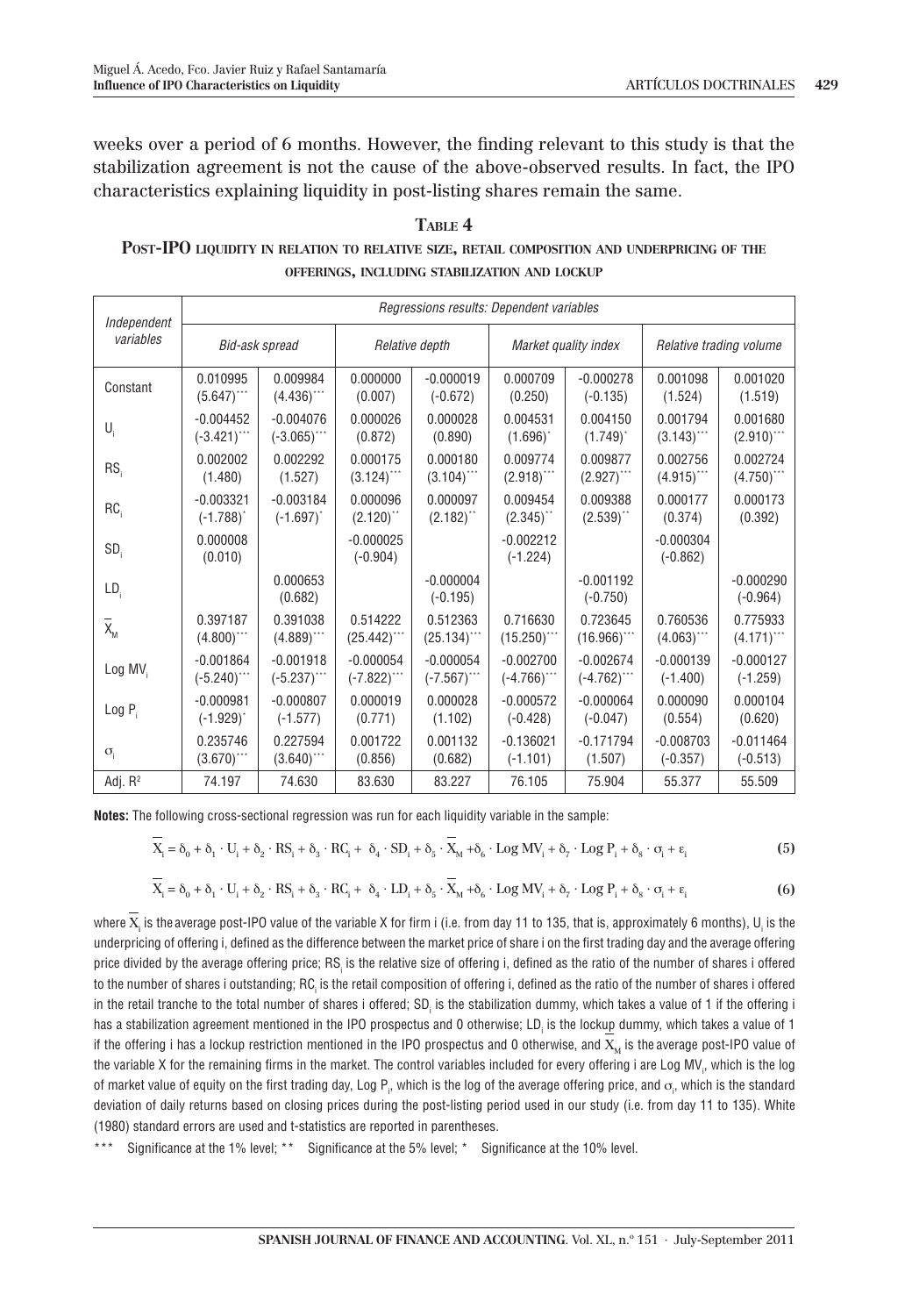Many IPO prospectuses include a lockup restriction, which prohibits pre-IPO owners from selling retained shares for a certain period (Zheng *et al.*, 2005). How lockup restrictions affect liquidity is difficult to determine. On the one hand, they prevent the trading of retained shares and reduce the number of floating shares and thus liquidity. According to the signalling theory, however, they also transmit positive information about firm value, because a less diversified portfolio is more costly to maintain. In addition, lockup restrictions prevent insiders from taking advantage of outside investors by trading stock during the lockup period. Therefore, the ultimate relationship between lockup restrictions and secondary-market liquidity depends on whether the dominant effect is negative or positive. A standard lockup period lasts for six months in our stock market. To capture this aftermarket event, we add a lockup dummy to the regression of equation [4] , as shown in the following expression:

$$
\overline{X}_{i} = \delta_{0} + \delta_{1} \cdot U_{i} + \delta_{2} \cdot RS_{i} + \delta_{3} \cdot RC_{i} + \delta_{4} \cdot LD_{i} + \delta_{5} \cdot \overline{X}_{M} + \delta_{6} \cdot Log MV_{i} + \delta_{7} \cdot Log P_{i} + \delta_{8} \cdot \sigma_{i} + \varepsilon_{i}
$$
\n(6)

where LD<sub>;</sub> is the lockup dummy, which takes a value of 1 if offering i has a lockup restriction mentioned in the IPO prospectus and 0 otherwise, and the remaining variables are as defined in the regression of equation [4].

The results of these regressions are also shown in Table 4. The data reveal that the lockup restrictions do not have a significant effect on liquidity after IPOs. The IPO characteristics explaining liquidity in post-listing shares remain the same, as happened with the stabilization agreements.

Finally, another factor than can enhance liquidity in post-listing shares is the reputation of the underwriters, insurers and auditors (Ellul and Pagano, 2006; Zheng and Li, 2008). According to the signalling theory, their reputation transmits positive information about firm value. To capture this aftermarket event, we add reputation dummies to the regression of equation [4], as shown in the following expression:

$$
\overline{X}_{i} = \delta_{0} + \delta_{1} \cdot U_{i} + \delta_{2} \cdot RS_{i} + \delta_{3} \cdot RC_{i} + \delta_{4} \cdot URD_{i} + \delta_{5} \cdot IRD_{i} + \delta_{6} \cdot ARD_{i} + \delta_{7} \cdot \overline{X}_{M} + \delta_{8} \cdot Log MV_{i} + \delta_{9} \cdot Log P_{i} + \delta_{10} \cdot \sigma_{i} + \epsilon_{i}
$$
\n(7)

where  $\text{URD}_i$  is the underwriter reputation dummy, which takes a value of 1 if the main underwriter of offering i has a high reputation (i. e. he has participated significantly in the sample of IPOs analyzed) and 0 otherwise,  $\text{IRD}_i$  is the insurer reputation dummy, which takes a value of 1 if the main insurer of offering i has a high reputation (i. e. he has participated significantly in the sample of IPOs analyzed) and 0 otherwise,  $\text{IRD}_\text{i}$  is the auditor reputation dummy, which takes a the value of 1 if the main auditor of offering i has a high reputation (i.e. he has participated significantly in the sample of IPOs analyzed) and 0 otherwise. The remaining variables are as defined in the regression of equation [4].

The results of these regressions are reported in Table 5. The data reveal that underwriter, insurer and auditor reputations do not affect post-offering liquidity. The IPO characteristics explaining liquidity in post-listing shares remain the same, as happened with the stabilization agreements and lockup restrictions.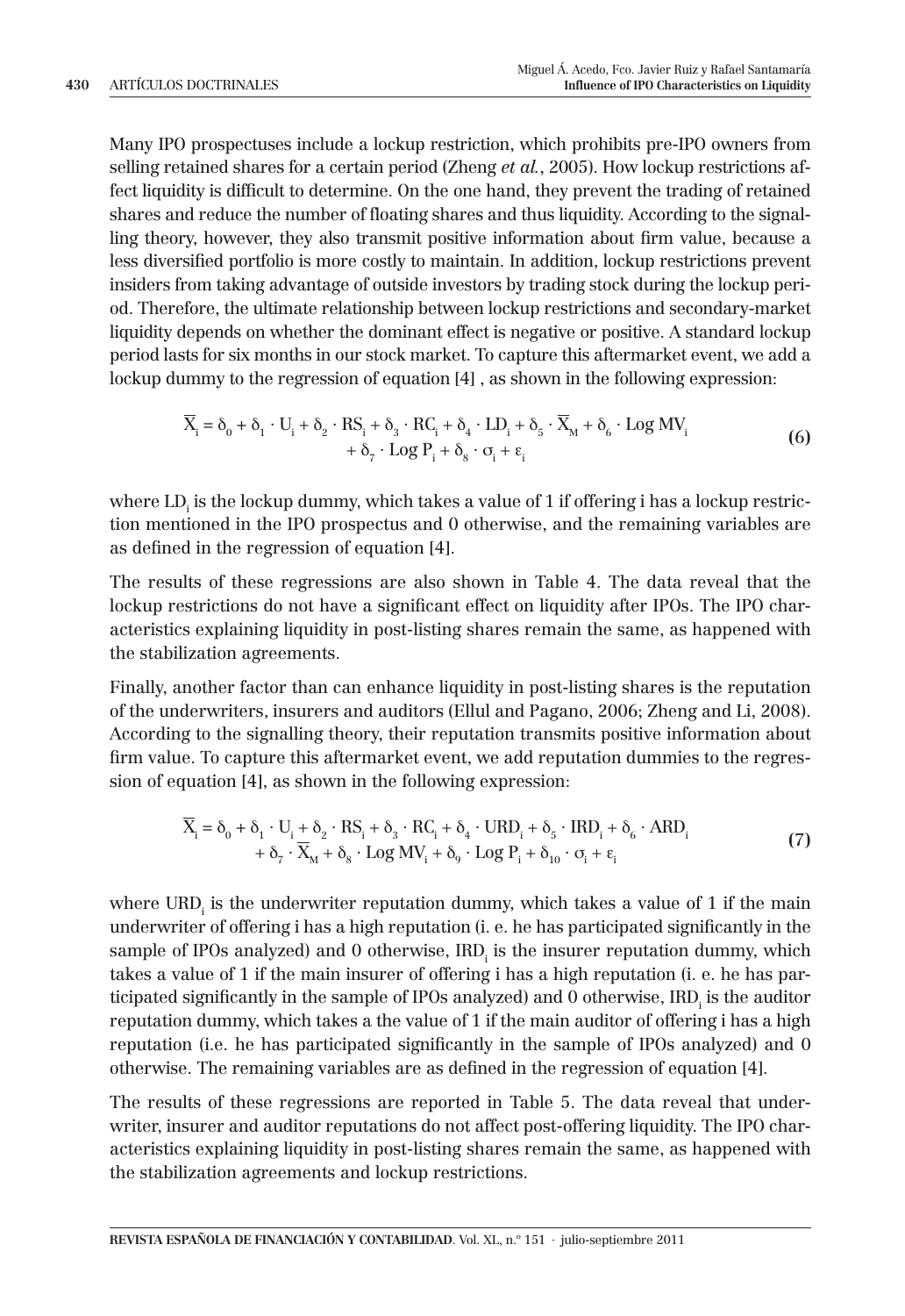#### **TABLE 5**

#### **POST-IPO LIQUIDITY IN RELATION TO RELATIVE SIZE, RETAIL COMPOSITION AND UNDERPRICING OF THE OFFERINGS, INCLUDING UNDERWRITER, INSURANCE AND AUDITOR REPUTATION**

| Independent        | Regressions results: Dependent variables |                          |                          |                          |  |  |  |  |
|--------------------|------------------------------------------|--------------------------|--------------------------|--------------------------|--|--|--|--|
| variables          | Bid-ask spread                           | Relative depth           | Market quality index     | Relative trading volume  |  |  |  |  |
| Constant           | 0.011966                                 | 0.000031                 | 0.000986                 | 0.000807                 |  |  |  |  |
|                    | $(6.375)$ <sup>***</sup>                 | (0.749)                  | (0.378)                  | (1.110)                  |  |  |  |  |
| $U_i$              | $-0.005062$                              | 0.000031                 | 0.004695                 | 0.002108                 |  |  |  |  |
|                    | $(-3.673)^{}$                            | (0.902)                  | $(1.867)$ <sup>*</sup>   | $(3.842)^{}$             |  |  |  |  |
| RS.                | 0.002295                                 | 0.000172                 | 0.009475                 | 0.002741                 |  |  |  |  |
|                    | (1.542)                                  | $(3.464)$ <sup>***</sup> | $(2.820)$ <sup>***</sup> | $(5.128)$ <sup>***</sup> |  |  |  |  |
| RG <sub>i</sub>    | $-0.003739$                              | 0.000073                 | 0.008703                 | 0.000126                 |  |  |  |  |
|                    | $(-2.021)^{4}$                           | $(1.760)$ <sup>*</sup>   | (2.621)                  | (0.245)                  |  |  |  |  |
| URD,               | $-0.001212$                              | $-0.000033$              | $-0.001413$              | 0.000180                 |  |  |  |  |
|                    | $(-1.269)$                               | $(-1.579)$               | $(-1.155)$               | (0.554)                  |  |  |  |  |
| IRD,               | 0.000670                                 | $-0.000024$              | $-0.001536$              | $-0.000423$              |  |  |  |  |
|                    | (0.869)                                  | $(-1.434)$               | $(-0.980)$               | $(-1.424)$               |  |  |  |  |
| ARD,               | $-0.000029$                              | $-0.000024$              | $-0.000172$              | $-0.000337$              |  |  |  |  |
|                    | $(-0.044)$                               | $(-1.142)$               | $(-0.113)$               | $(-1.202)$               |  |  |  |  |
| $\overline{X}_{M}$ | 0.367471                                 | 0.525678                 | 0.715291                 | 0.680079                 |  |  |  |  |
|                    | $(4.642)^{}$                             | $(25.909)^{}$            | $(14.129)^{}$            | $(2.874)$ <sup>***</sup> |  |  |  |  |
| Log MV.            | $-0.001751$                              | $-0.000048$              | $-0.002523$              | $-0.000120$              |  |  |  |  |
|                    | $(-4.359)^{11}$                          | $(-7.114)^{11}$          | $(-5.113)^{11}$          | $(-1.000)$               |  |  |  |  |
| Log P              | $-0.001117$                              | 0.000031                 | 0.000310                 | 0.000185                 |  |  |  |  |
|                    | $(-2.307)^{4}$                           | (1.480)                  | (0.244)                  | (1.047)                  |  |  |  |  |
| $\sigma_i$         | 0.241759                                 | 0.001039                 | $-0.183009$              | $-0.014950$              |  |  |  |  |
|                    | $(4.050)$ <sup>***</sup>                 | (0.707)                  | $(-1.857)$               | $(-0.685)$               |  |  |  |  |
| Adj. $R^2$         | 74.002                                   | 83.134                   | 75.910                   | 55.275                   |  |  |  |  |

**Notes:** The following cross-sectional regression was run for each liquidity variable in the sample:

 $X_1 = \delta_0 + \delta_1 \cdot U_1 + \delta_2 \cdot RS_1 + \delta_3 \cdot RC_1 + \delta_4 \cdot URD_1 + \delta_5 \cdot IRD_1 + \delta_6 \cdot ARD_1 + \delta_7 \cdot X_M + \delta_8 \cdot Log MV_1 + \delta_9 \cdot Log P_1 + \delta_{10} \cdot \sigma_1 + \epsilon_1$  (7)

where  $\mathrm{X_{i}}$  is the average post-IPO value of the variable X for firm i (i.e. from day 11 to 135, that is, approximately 6 months), U<sub>i</sub> is the underpricing of offering i, defined as the difference between the market price of share i on the first trading day and the average offering price divided by the average offering price; RS<sub>i</sub> is the relative size of offering i, defined as the ratio of the number of shares i offered to the number of shares i outstanding; RC<sub>i</sub> is the retail composition of offering i, defined as the ratio of the number of shares i offered in the retail tranche to the total number of shares i offered; URD<sub>i</sub> is the dummy variable of underwriter reputation, which takes a value of 1 if the main underwriter of the offering i has a high reputation (i.e. has participated significantly in the sample of IPOs analyzed) and 0 otherwise; IRD<sub>i</sub> is the dummy variable of insurer reputation, which takes a value of 1 if the main insurer of the offering i has a high reputation (i.e. has participated significantly in the sample of IPOs analyzed) and 0 otherwise; IRD<sub>i</sub> is the dummy variable of auditor reputation, which takes a value of 1 if the main auditor of the offering i has a high reputation (i.e. has participated significantly in the sample of IPOs analyzed) and 0 otherwise, and  $X_M$  is the average post-IPO value of the variable X for the remaining firms in the market. The control variables included for every offering i are Log MV $_{\rm p}$  which is the log of market value of equity on the first trading day, Log P<sub>i</sub>, which is the log of average offering price, and  $\sigma_{\!}$ , which is the standard deviation of daily returns based on closing prices during the post-listing period used in our study (i.e. from day 11 to 135). White (1980) standard errors are used and t-statistics are reported in parentheses.

\*\*\* Significance at the 1% level; \*\* Significance at the 5% level; \* Significance at the 10% level.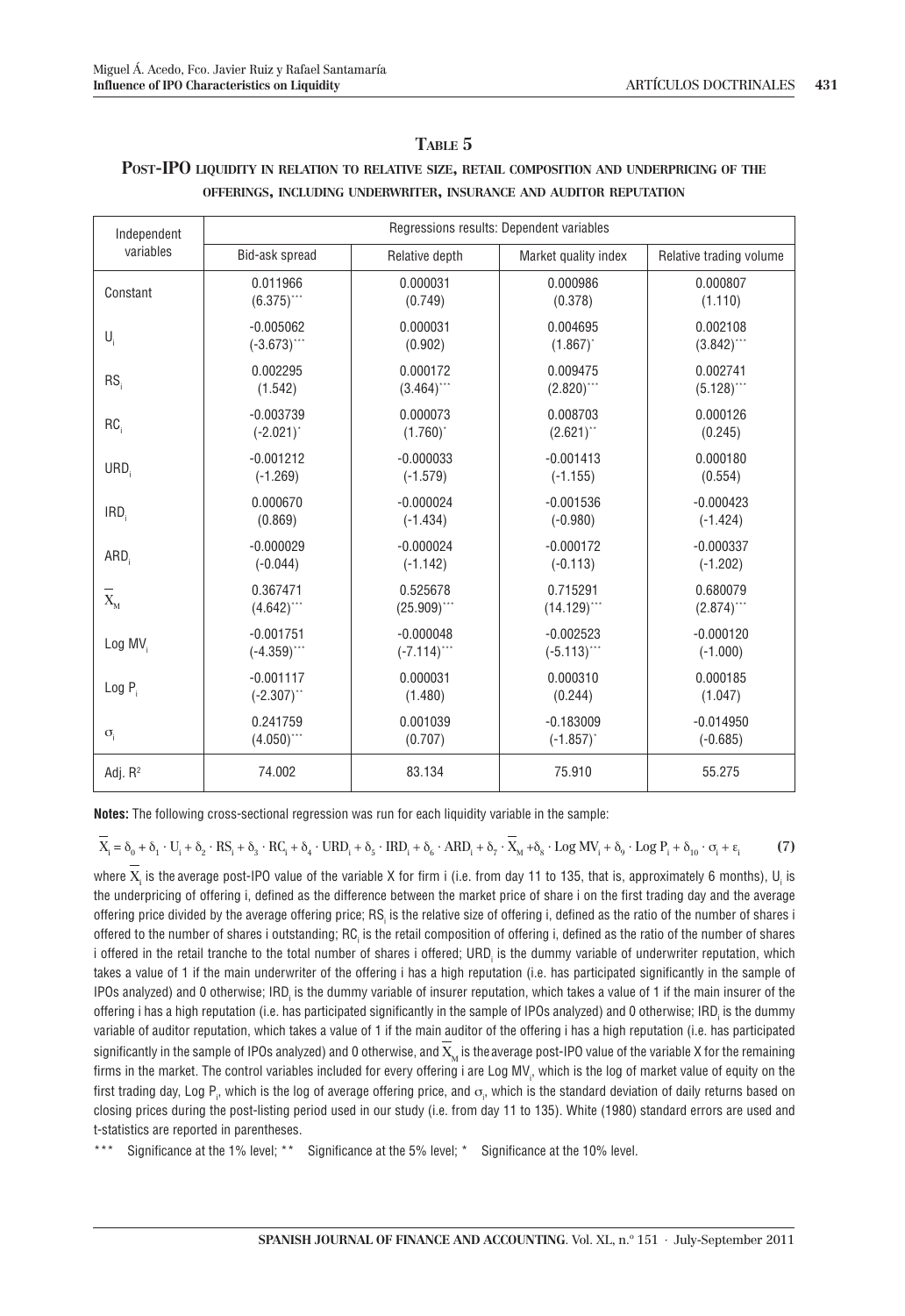In conclusion, the results for the relationship between liquidity and IPO characteristics (i. e, underpricing, relative size and retail composition of offering) remain robust even after including stabilization agreements, lockup restrictions and underwriter, insurer and auditor reputation.

## **6. CONCLUSIONS**

In this paper we have analysed the influence of IPO characteristics on the liquidity of shares outstanding. Our findings are based on an analysis of variables measuring postoffering liquidity. According to the results obtained, three IPO characteristics, namely, underpricing, relative size and retail composition have explanatory power for the liquidity of the shares outstanding.

Given the evidence to show that these offerings take place during up-market periods when trading volume is high, our analysis isolates the market effect on these variables. Again after excluding the market effect, underpricing of offering shows a clearly negative relationship with bid-ask spread and a significant positive relationship with market quality index and relative trading volume, suggesting that a more underpriced IPO enhances liquidity. A similar negative relationship between initial underpricing and the bid-ask spread was also reported by Pham *et al.* (2003); Li *et al.* (2005). Several studies (see Kligman, Shaw and Womack, 1999; Pham *et al.*, 2003; Reese, 2003; Li *et al.*, 2005; Zheng *et al.*, 2005; Zheng and Li, 2008) also conclude a positive relationship between underpricing and trading turnover.

Relative size of offering presents a significant positive relationship with relative depth, market quality index and relative trading volume, supporting the theory that the higher the percentage of shares offered in IPOs, the greater the subsequent liquidity. Pham *et al.* (2003); Zheng *et al.* (2005) also conclude an inverse relationship between shares retained and trading turnover. Li *et al.* (2005), however, find that the pre-IPO owners' retention rate is positively related to trading turnover ratio and negatively related to bidask spread. Our results may be due to the already high concentration of ownership of the firms listed in the Spanish stock market, compared to firms in the Anglo-Saxon markets, shifting their priorities towards increasing liquidity.

Retail composition of offering exhibits a significant negative relationship with bid-ask spread and a significant positive relationship with relative depth and market quality index, showing that a higher percentage of individual shareholders results in greater liquidity. These findings are consistent with past proposals by Demsetz (1968), Bhide (1993) and Holmström and Tirole (1993). Our results again suggest that Spanish firms resorting to IPOs are motivated more by liquidity needs than by the desire to tighten control over managerial behavior and reduce agency costs due to high concentration of ownership.

Finally, it is important to note that these results remain robust after including other additional IPO characteristics, such as stabilization agreements, lockup restrictions and the reputation of underwriters, insurers and auditors. Thus, we provide satisfactory evidence of the influence of underpricing, stock allocation (relative size of offering) and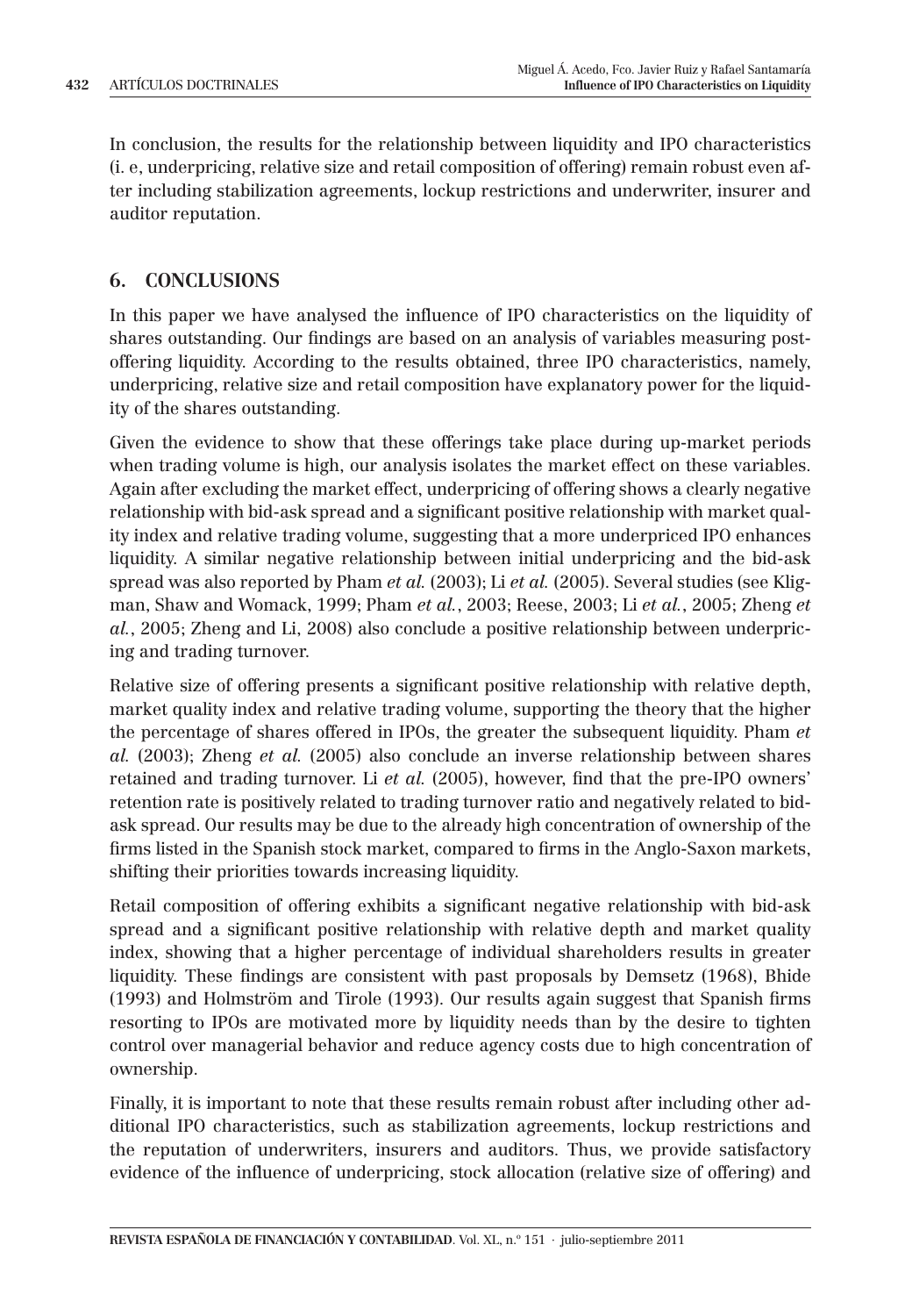ownership structure (retail composition of offering) on post-listing liquidity of newly listed firms in the Spanish stock market. Underpricing is therefore not the only key factor in the increase of liquidity. The relative size of the total offering and the retail tranche also play a major role. Given that all these aspects carry unavoidable costs, in terms of rate of return or other factors (loss of control on ownership, information asymmetries, etc.), firms seeking to obtain liquidity through an IPO are faced with a complex decision, for which they need to focus not only on underpricing but on all the key factors associated with this instrument.

## **REFERENCES**

AGGARWAL, R. 2003. Allocation of initial public offerings and flipping activity. *Journal of Financial Economics* 68: 111-135.

AGGARWAL, R., and RIVOLI, P. 1990. Fads in the initial public offering market. *Journal of Management* 19: 45-57.

ÁLVAREZ, S. 2008. Análisis de la efi ciencia en la valoración de las empresas que salen a Bolsa. *Revista Española de Financiación y Contabilidad* 37(140): 691-722.

ÁLVAREZ, S. and FERNÁNDEZ, A. I. 2003. La explicación de la infravaloración de las salidas a bolsa. *Revista de Economía Aplicada* 11(33): 49-64.

ÁLVAREZ, S., and GONZÁLEZ, V. M. 2005. Signalling and the long-run performance of Spanish Initial Public Offerings (IPOs), *Journal of Business Finance And Accounting* 32(1-2): 325-350.

BHIDE, A. 1993. The hidden costs of stock market liquidity. *Journal of Financial Economics* 34: 31-51.

BOOTH, J. and CHUA, L. 1996. Ownership dispersion, costly information and IPO underpricing. *Journal of Financial Economics* 41(2): 291-310.

CAO, C.; FIELD, L., and HANKA, G. 2004. Does insider trading impair market liquidity? Evidence from IPO lockup expiration. *Journal of Financial and Quantitative Analysis* 39: 25-46.

CORWIN, S. A.; HARRIS, J. H., and LIPSON, M. L. 2004. The development of secondary market liquidity for NYSE-listed IPOs. *Journal of Finance* 59(5): 2.339-2.373.

DEMSETZ, H. 1968. The cost of transactions. *Quarterly Journal of Economics* 82: 33-53.

ECKBO, B. E.; MASULIS, R. W., and NORLI, O. 2000. Seasoned public offerings: Resolution of the «New Issue Puzzle». *Journal of Financial Economics* 56: 251-291.

ELLIS, K. ; MICHAELY, R., and O'HARA, M. 2000. When the underwriter is the market maker: An examination of trading in the IPO aftermarket. *Journal of Finance* 55: 1.039-1.074.

ELLUL, A., and PAGANO, M. 2006, IPO underpricing and after-market liquidity. *Review of Financial Studies* 19(2): 381-421.

FISHE, R. P. H. 2001. How stock flippers affect IPO pricing and stabilization. *Journal of Financial and Quantitative Analysis* 37: 319-340.

GOMPERS, P., and LERNER, J. 2003. The really long-run performance of Initial Public Offering: The Pre-NASDAQ evidence. *Journal of Finance* 58(4): 1.355-1.392.

HANLEY, K.W. 1993. Underpricing of Initial Public Offerings and the partial adjustment phenomenon. *Journal of Financial Economics* 34: 231-250.

HEFLIN, F., and SHAW, K. 2000. Blockholder ownership and market liquidity. *Journal of Finance and Quantitative Analysis* 35: 621-633.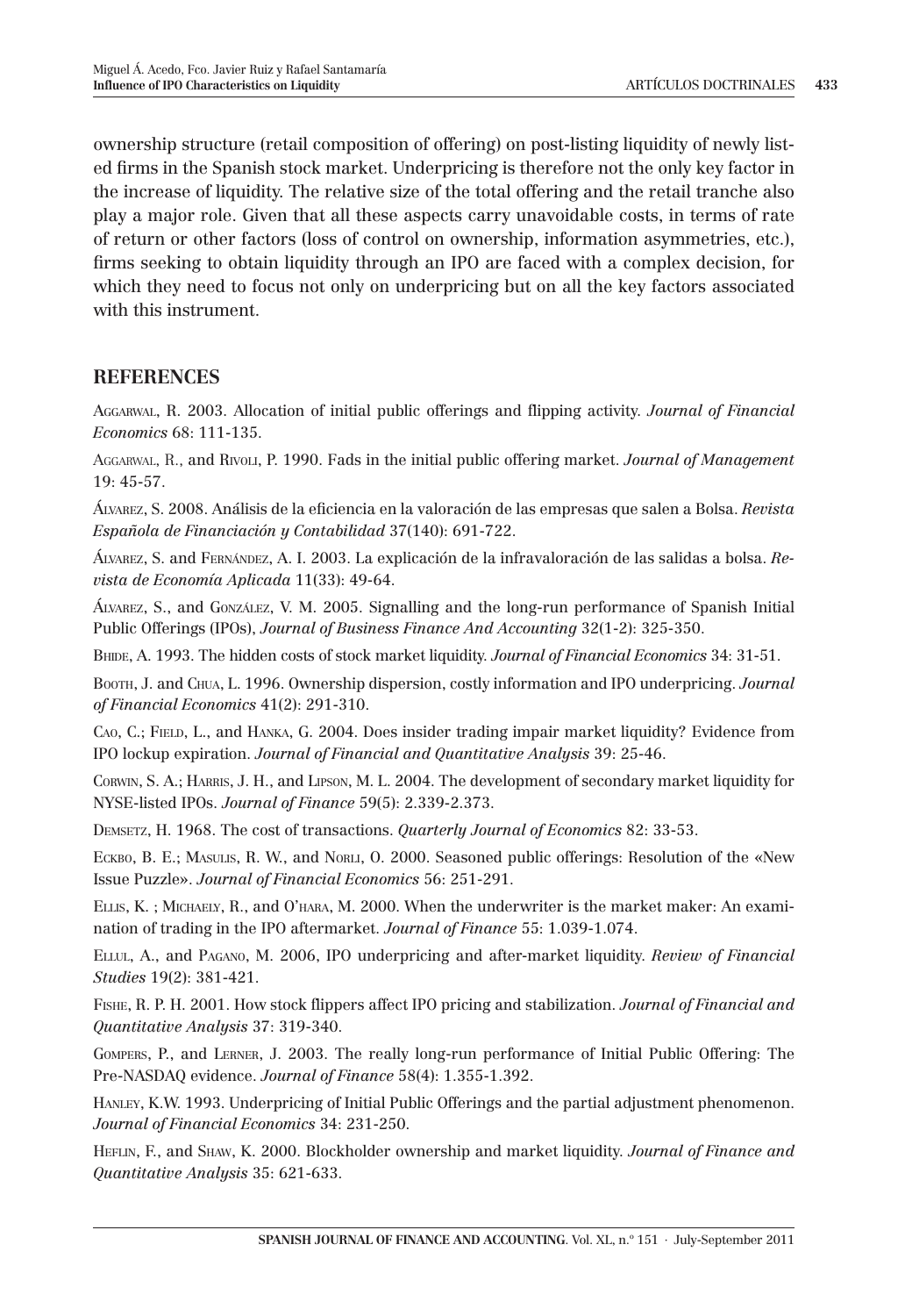HOLMSTRÖM, B., and TIROLE, J. 1993. Market liquidity and performance monitoring. *Journal of Political Economy* 101: 678-709.

KINI, F., and MIAN, S. 1995. Bid-ask spread and ownership structure. *Journal of Financial Research* 18: 401-414.

KRIGMAN, L.; SHAW, W. H., and WOMACK, K. L. 1999. The persistence of IPO mispricing and the predictive power of flipping. *Journal of Finance* 54: 1.015-1.044.

LELAND, H., and PYLE, D. 1977. Information asymmetries, financial structure and financial intermediation. *Journal of Finance* 32(2) 371-387.

LI, M.; ZHENG, S. X., and MELANCON, M. V. 2005. Underpricing, share retention and the IPO aftermarket liquidity. *International Journal of Managerial Finance* 1(2): 76-94.

MILLER, R. E., and REILLY, F. K. 1987. An examination of mispricing, returns and uncertainty for Initial Public Offerings. *Financial Management* 16: 33-38.

PHAM, P. K.; KALEV, P. S., and STEEN, A. B. 2003. Underpricing, stock allocation, ownership structure and post-listing liquidity of newly listed firms. *Journal of Banking and Finance* 27(5): 919-947.

RAJAN, R. G., and ZINGALES, L. 1995. What do we know about capital structure? Some evidence from international data. *Journal of Finance* 50(5): 1.421-1.460.

REESE, W. A. 2003. IPO underprising, trading volume and investor interest. *Working paper*, Tulane University.

RITTER, J. 1991. The long run performance of Initial Public Offering. *Journal of Finance* 46: 3-28.

RITTER, J. R., and WELCH, I. 2002. A review of IPO activity, pricing and allocations. *Journal of Finance* 57(4): 1.795-1.828.

SAÁ-REQUEJO, J. 1996. Financing decisions: Lessons from the Spanish experience. *Financial Management* 25: 44-56.

SCHULTZ, P. H., and Zaman, M. A. 1994. After-market support and underpricing of Initial Public Offerings. *Journal of Financial Economics* 35: 199-219.

SHLEIFER, A., and VISHNY, R. 1986. Large shareholders and corporate control. *Journal of Political Economy* 94: 461-488.

SPIESS, D. K., and AFFLECK-GRAVES, J. 1995. Underperformance in long run stock returns following seasoned equity offerings. *Journal of Financial Economics* 38: 243-267.

ZHENG, X. S., and LI, M. 2008. Underpricing, ownership dispersion and aftermarket liquidity of IPO stocks. *Journal of Empirical Finance* 15: 436-454.

ZHENG, X. S.; OGDEN, J. P., and JEN, F. C. 2005. Pursuing value through liquidity in IPOs: Underpricing, share retention, lockup and trading volume relationships. *Review of Quantitative Finance and Accounting* 25: 293-312*.*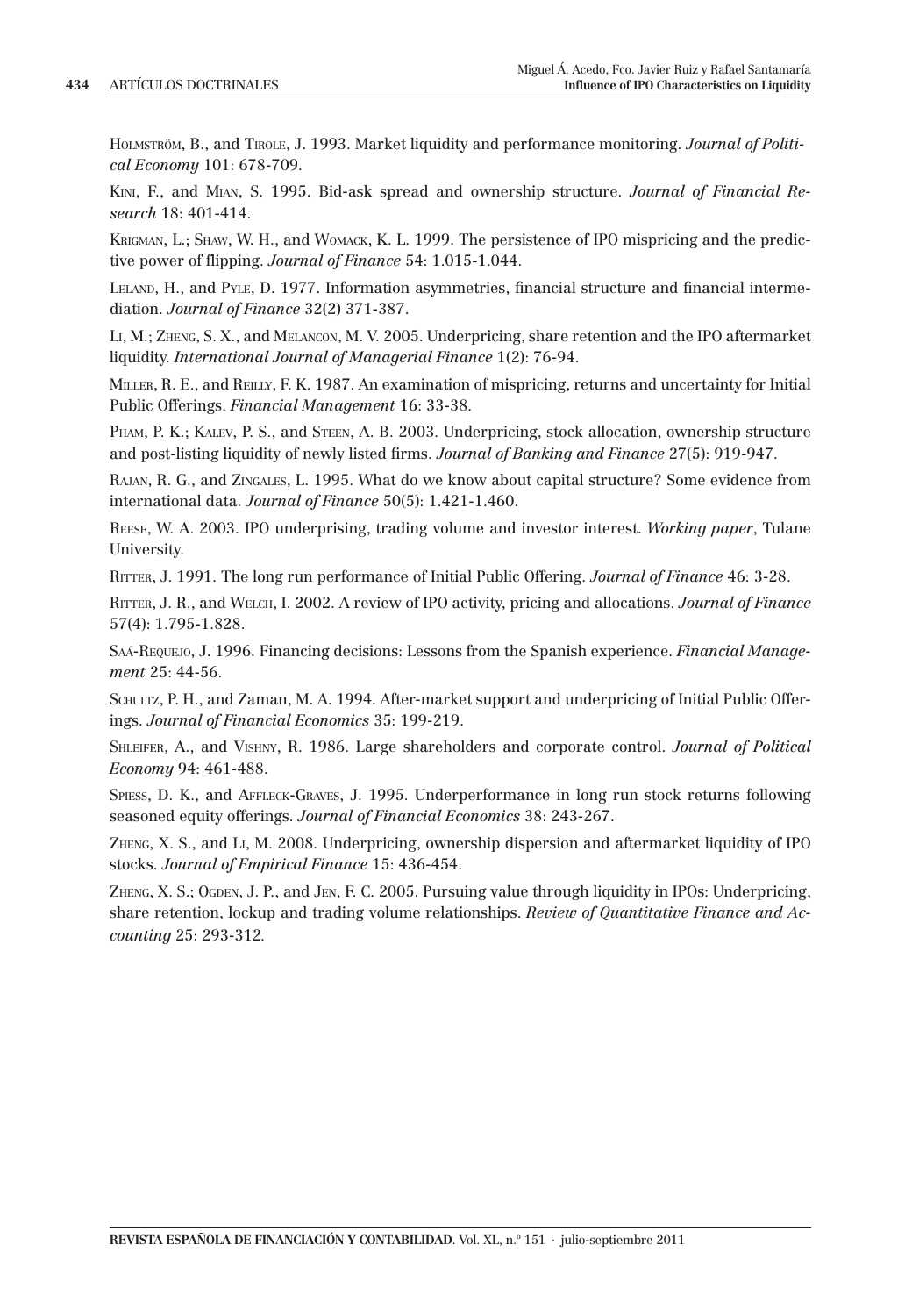## **Appendix**

## **TABLE A1 SAMPLE OF IPOS IN SPAIN (1993-2004)**

| Share offered                     | Year | Offering shareholder                | Authorization date | <b>First trading</b><br>day date | Number<br>of shares sold |
|-----------------------------------|------|-------------------------------------|--------------------|----------------------------------|--------------------------|
| Argentaria                        | 1993 | Soc. Est. de Patrimonio I           | 12/4/1993          | 12/5/1993                        | 31,362,450               |
| Continente                        | 1994 | Several                             | 24/2/1994          | 17/3/1994                        | 14,400,000               |
| Cortefiel                         | 1994 | Several                             | 16/6/1994          | 8/7/1994                         | 4,911,534                |
| Gines Navarro                     | 1994 | Corporación Financiera Alba         | 20/10/1994         | 17/11/1994                       | 1,316,736                |
| Mapfre Vida <sup>(1)</sup>        | 1994 | Corporación Mapfre                  | 22/11/1994         | 23/12/1994                       | 1,200,000                |
| E. e I. Aragonesas <sup>(1)</sup> | 1995 | Uralita                             | 7/2/1995           | 20/2/1995                        | 20,000,000               |
| Sol Meliá                         | 1996 | Sol Meliá                           | 4/6/1996           | 2/7/1996                         | 14,190,000               |
| <b>Tele Pizza</b>                 | 1996 | Several                             | 25/10/1996         | 13/11/1996                       | 4,829,816                |
| Abengoa                           | 1996 | Several                             | 12/11/1996         | 29/11/1996                       | 1,972,633                |
| Miquel y Costas <sup>(1)</sup>    | 1996 | Several                             | 15/11/1996         | 27/11/1996                       | 2,034,162                |
| Adolfo Domínguez                  | 1997 | Several                             | 28/2/1997          | 18/3/1997                        | 5,976,240                |
| Barón de Ley                      | 1997 | Several                             | 1/7/1997           | 16/7/1997                        | 5,407,860                |
| Cvne                              | 1997 | Several                             | 4/7/1997           | 17/7/1997                        | 640,020                  |
| <b>Bodegas Riojanas</b>           | 1997 | Several                             | 12/9/1997          | 30/9/1997                        | 2,158,055                |
| Aldeasa                           | 1997 | Soc. Est. de Partic. Patrimoniales  | 12/9/1997          | 1/10/1997                        | 15,000,000               |
| Iberpapel                         | 1997 | Iberpapel Gestión                   | 14/11/1997         | 28/11/1997                       | 3,872,629                |
| Aceralia <sup>(1)</sup>           | 1997 | Soc. Est. de Partic. Indust. (Sepi) | 21/11/1997         | 10/12/1997                       | 71,256,154               |
| Dinamia                           | 1997 | Dinamia                             | 27/11/1997         | 15/12/1997                       | 9,000,000                |
| Dogi                              | 1998 | Several                             | 15/1/1998          | 21/1/1998                        | 3,639,200                |
| Fastibex                          | 1998 | Fatibex                             | 26/3/1998          | 6/4/1998                         | 825,000                  |
| Meliá Inversiones                 | 1998 | Meliá Inversiones                   | 27/3/1998          | 8/4/1998                         | 4,151,319                |
| Superdiplo                        | 1998 | Superdiplo                          | 29/4/1998          | 14/5/1998                        | 14,315,764               |
| <b>Befesa</b>                     | 1998 | Befesa                              | 16/6/1998          | 1/7/1998                         | 6,907,280                |
| Europa&C                          | 1998 | Ardagan and Settsu Europe           | 26/6/1998          | 10/7/1998                        | 12,571,578               |
| Federico Paternina                | 1998 | Marcos Equizabal and B. Barón       | 4/9/1998           | 16/9/1998                        | 1,842,836                |
| Enaco                             | 1998 | Several                             | 24/11/1998         | 11/12/1998                       | 6,590,400                |
| Funespaña                         | 1998 | Several                             | 1/12/1998          | 9/12/1998                        | 3,449,084                |
| <b>Transportes Azkar</b>          | 1999 | Azkar and others                    | 21/1/1999          | 3/2/1999                         | 14,576,000               |
| <b>Indra Sistemas</b>             | 1999 | Soc. Est. de Partic. Indust. (Sepi) | 5/3/1999           | 23/3/1999                        | 48,877,483               |
| Grupo Ferrovial                   | 1999 | Grupo Ferrovial and others          | 15/4/1999          | 5/5/1999                         | 48,117,540               |
| Mecalux                           | 1999 | Several                             | 16/4/1999          | 6/5/1999                         | 8,820,300                |

(Continúa pág. sig.)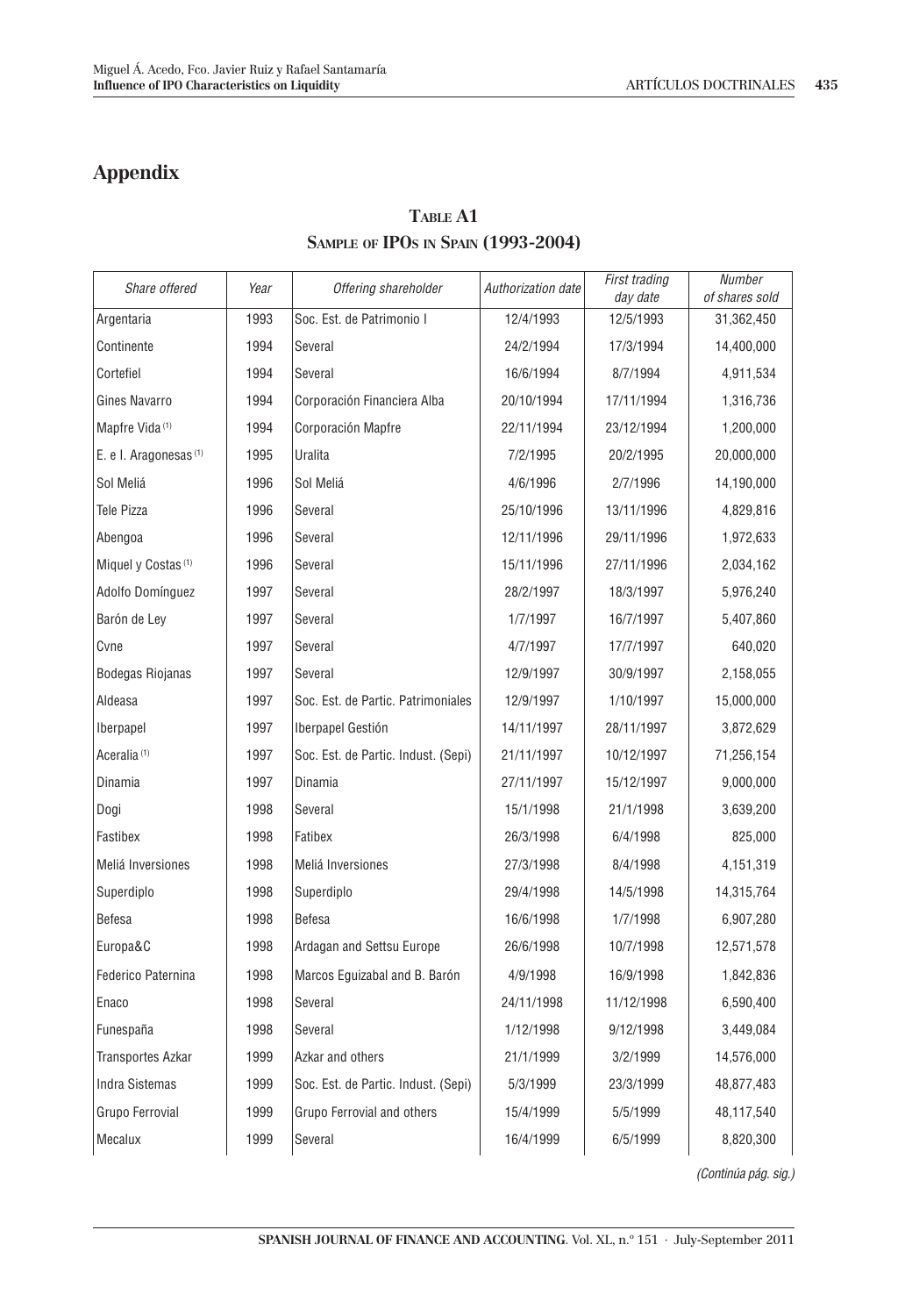| Share offered                     | Year | Offering shareholder                | Authorization date | First trading<br>day date | <b>Number</b><br>of shares sold |
|-----------------------------------|------|-------------------------------------|--------------------|---------------------------|---------------------------------|
| Parques Reunidos                  | 1999 | Parques Reunidos                    | 14/5/1999          | 26/5/1999                 | 21,274,344                      |
| Tpi                               | 1999 | Telefónica                          | 4/6/1999           | 23/6/1999                 | 42,912,275                      |
| Red Eléctrica de España           | 1999 | Soc. Est. de Partic. Indust. (Sepi) | 18/6/1999          | 7/7/1999                  | 47,344,500                      |
| Sogecable                         | 1999 | Sogecable and others                | 30/6/1999          | 21/7/1999                 | 24,255,940                      |
| Amadeus <sup>(1)</sup>            | 1999 | Several                             | 1/10/1999          | 19/10/1999                | 147,500,000                     |
| Inmobiliaria Colonial             | 1999 | La Caixa                            | 8/10/1999          | 27/10/1999                | 32,000,000                      |
| Terra Networks <sup>(1)</sup>     | 1999 | <b>Terra Networks</b>               | 29/10/1999         | 17/11/1999                | 66,076,415                      |
| Prisa                             | 2000 | Several                             | 7/6/2000           | 28/6/2000                 | 43,762,500                      |
| European Aeronautic               | 2000 | Several                             | 22/6/2000          | 10/7/2000                 | 20.836.737                      |
| Recoletos                         | 2000 | Recoletos and Pearsons Overseas H.  | 3/10/2000          | 25/10/2000                | 25,475,000                      |
| Gamesa                            | 2000 | Several                             | 11/10/2000         | 31/10/2000                | 24,329,990                      |
| Telefónica Móviles <sup>(1)</sup> | 2000 | Telefónica Móviles                  | 2/11/2000          | 22/11/2000                | 345,000,000                     |
| Iberia                            | 2001 | Soc. Est. de Partic. Indust. (Sepi) | 16/3/2001          | 3/4/2001                  | 482,430,511                     |
| Inditex                           | 2001 | Several                             | 27/4/2001          | 23/5/2001                 | 162,645,600                     |
| Enagas                            | 2002 | <b>Gas Natural</b>                  | 10/6/2002          | 26/6/2002                 | 141,091,948                     |
| Antena 3 TV                       | 2003 | Telefónica                          | 17/10/2003         | 29/10/2003                | 16,666,800                      |
| Fadesa Inmoviliaria               | 2004 | Fadesa Inmobiliaria                 | 13/4/2004          | 30/4/2004                 | 40,425,863                      |
| Telecinco                         | 2004 | Telecinco and others                | 8/6/2004           | 24/6/2004                 | 85,313,421                      |
| Cintra                            | 2004 | Cintra and Milsa                    | 8/10/2004          | 27/10/2004                | 186,475,841                     |

**TABLE A1 (CONT.) SAMPLE OF IPOS IN SPAIN (1993-2004)**

**Notes:** (1) Denotes that the offering was dropped from the sample. Although original sample included 50 IPOs over the period 1993-2004, the final sample numbered 43 IPOs free of any problems with liquidity and trading activity of shares during the postlisting period (from day 0 to 135) that might distort the results of analysis. In particular, the offerings that were dropped from the initial sample presented variations in their shares outstanding (i.e. new share offerings and listing shares) or secondary offerings. Data source: the records of the Comisión Nacional del Mercado de Valores (National Stock Exchange Commission) and Madrid Stock Exchange price bulletins.